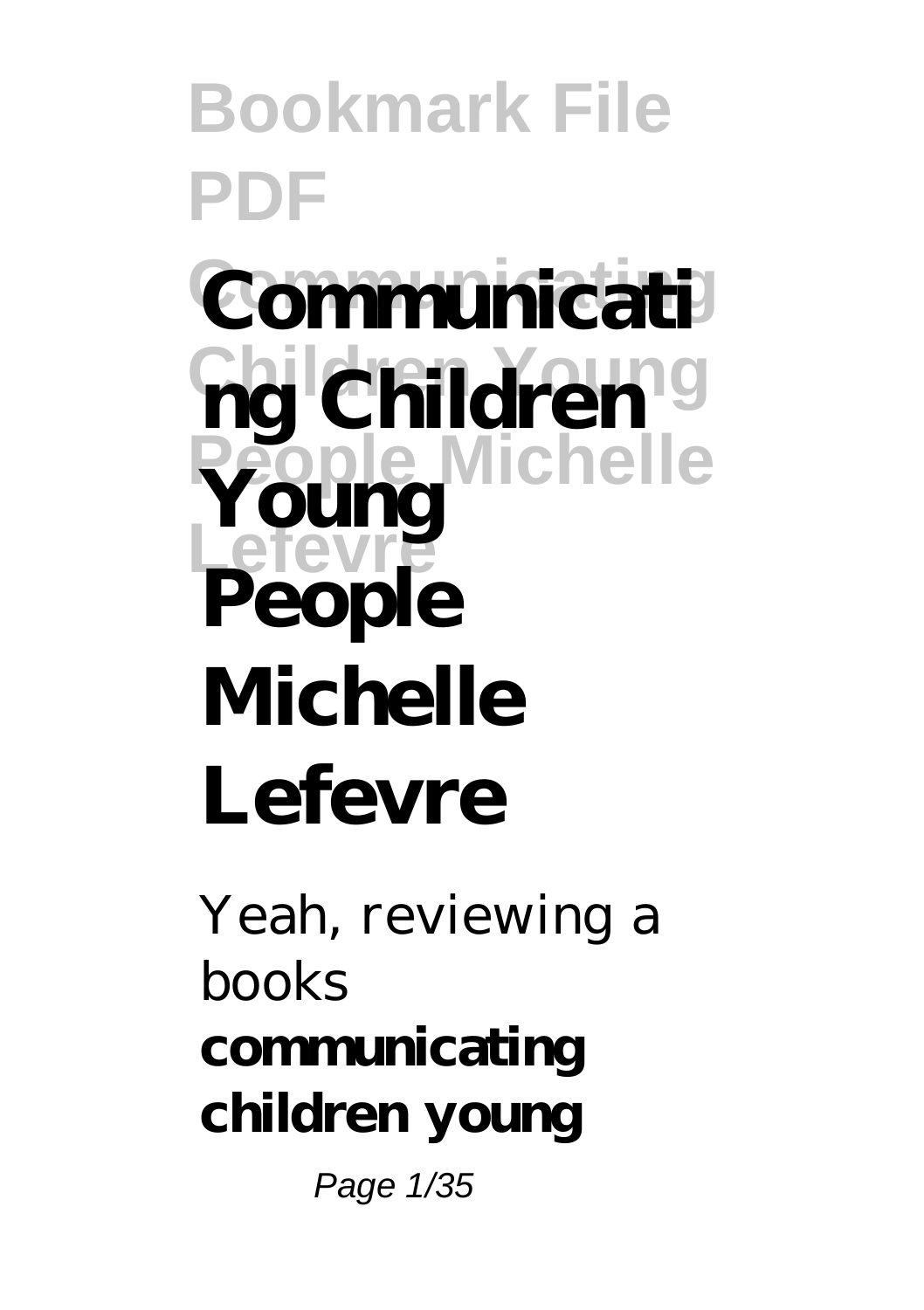people michelle ing **lefevre** could mount **People Michelle** friends listings. This is just one of up your near the solutions for you to be successful. As understood, deed does not recommend that you have fantastic points.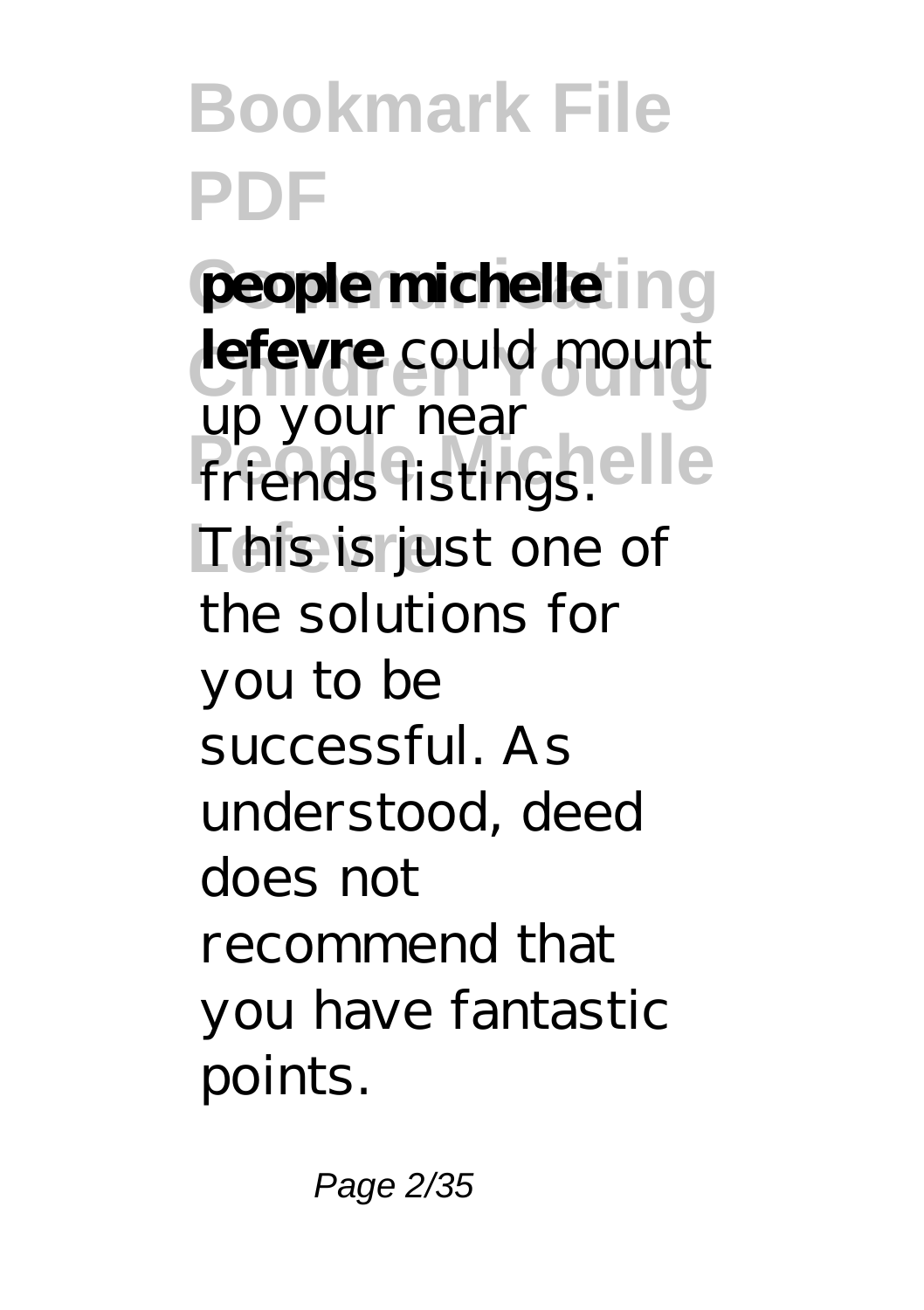Comprehending as g without difficulty as than additional will<sup>e</sup> meet the expense treaty even more of each success. next to, the message as competently as perspicacity of this communicating children young people michelle lefevre can be Page 3/35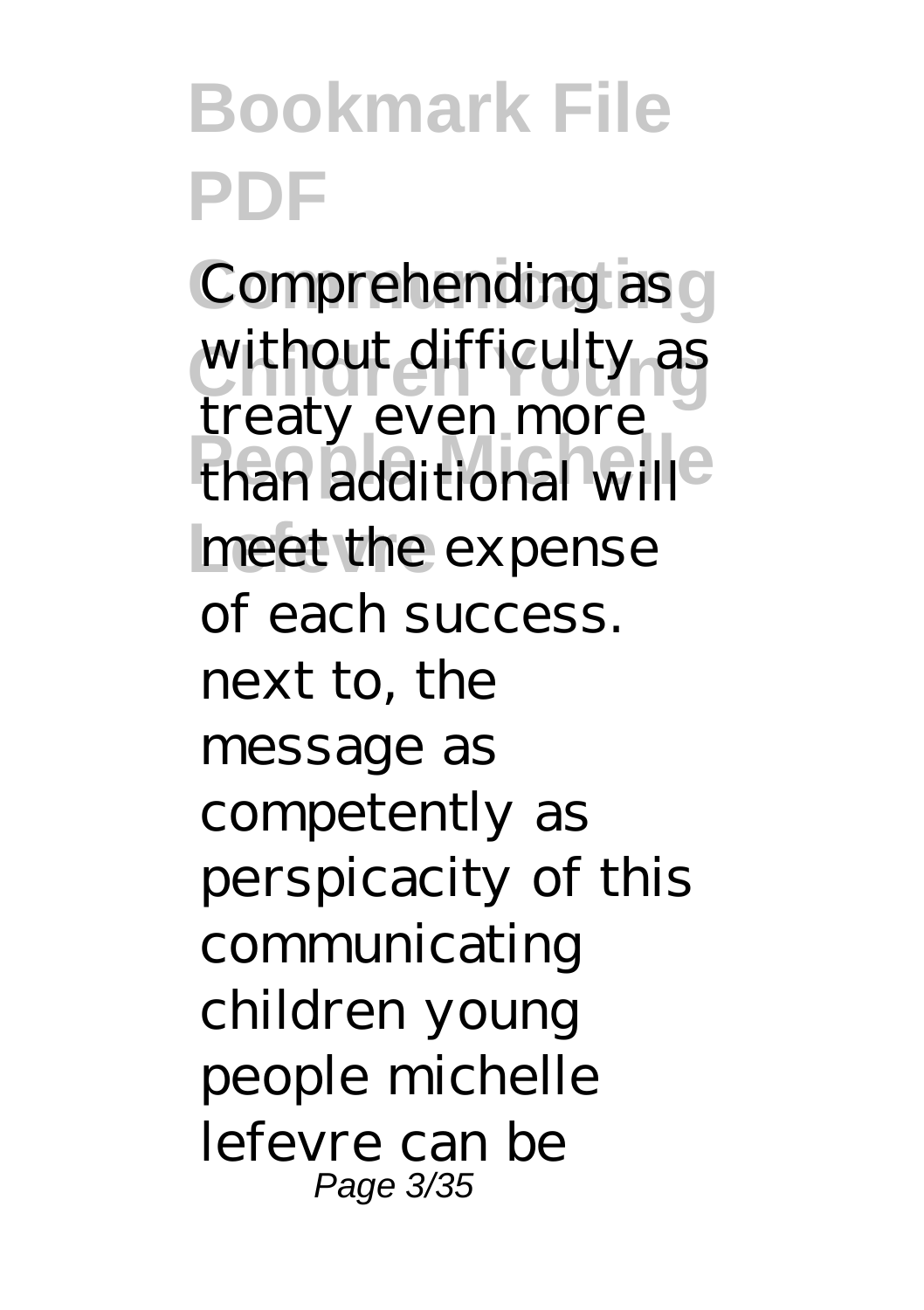taken as well as ing picked to act.oung

Michelle Obama<sup>e</sup>lle Bookvre

Announcement | Becoming Young Readers Edition  $#21$  You Are The Mother Your Children Need with Christie and Michelle *Meet The Author: Michelle* Page 4/35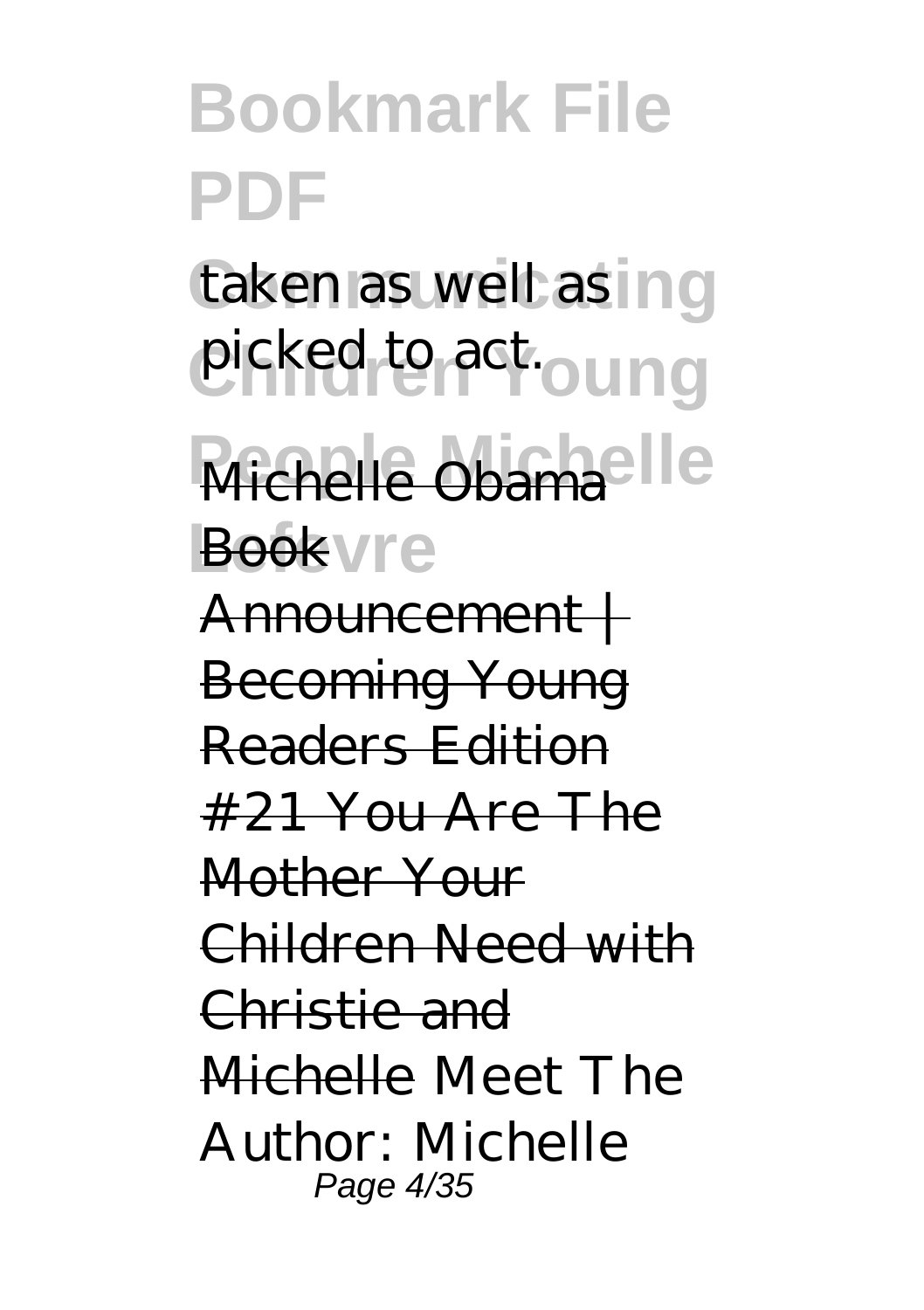*Cbama How To* ing **Children Young** *Teach Self-Control* **People Michelle** Living with Williams Syndrome (A *To A 5-Year-Old* Condition that Makes You Friendly) **7-yearold author Michelle Nkamaneng seeks to inspire other children** Hallermann-Streiff Syndrome (Fewer Page 5/35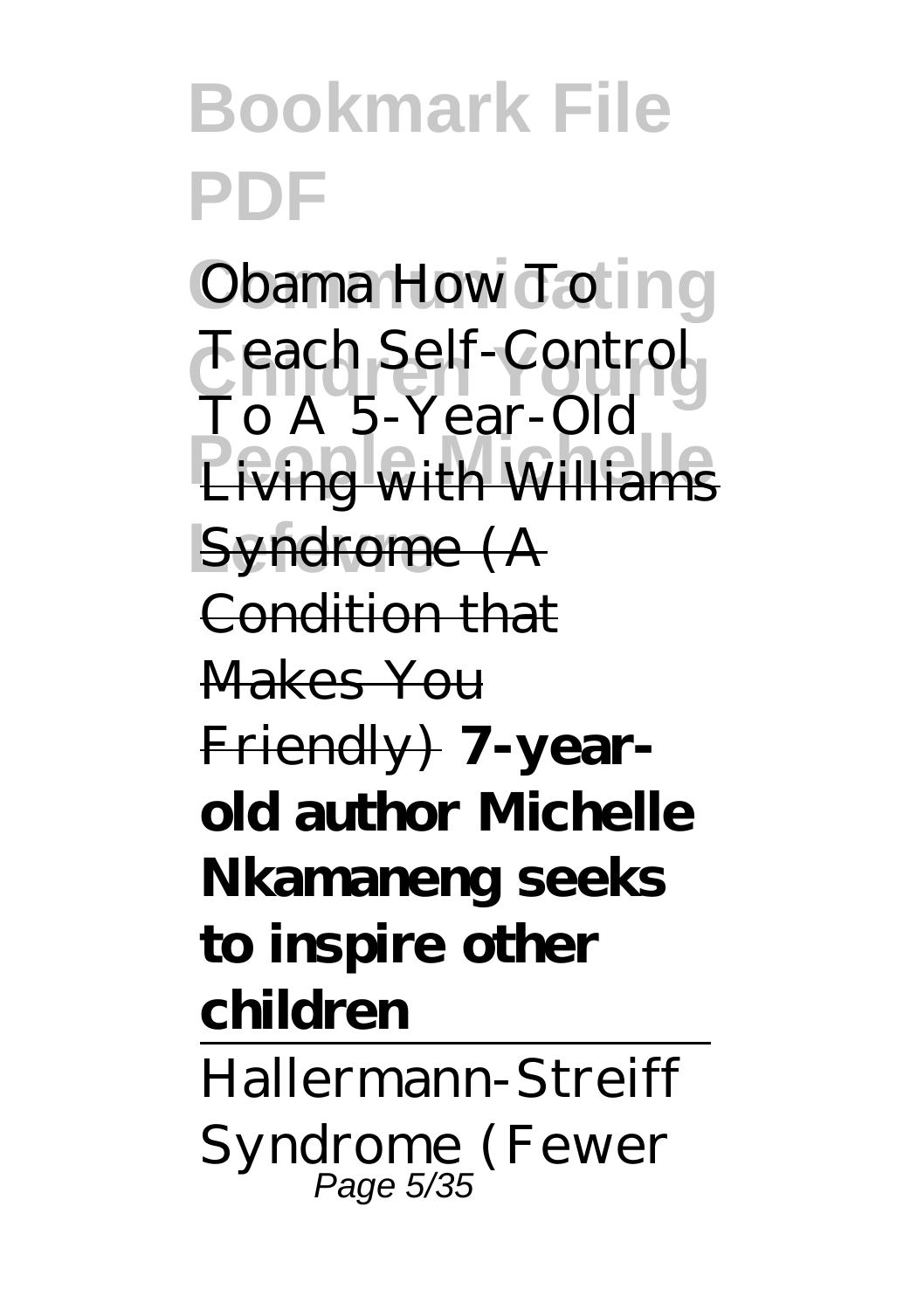than 200 Known ng Cases) 3-year-old<br>blasses **Profits** and *poem* for **Black History** blows away Month! Michelle Obama On Education \u0026 Self-Belief | Penguin Talks *How to Heal the Inner Child* **Dine with Hasan Minhaj, Eugene Lee Yang,** Page 6/35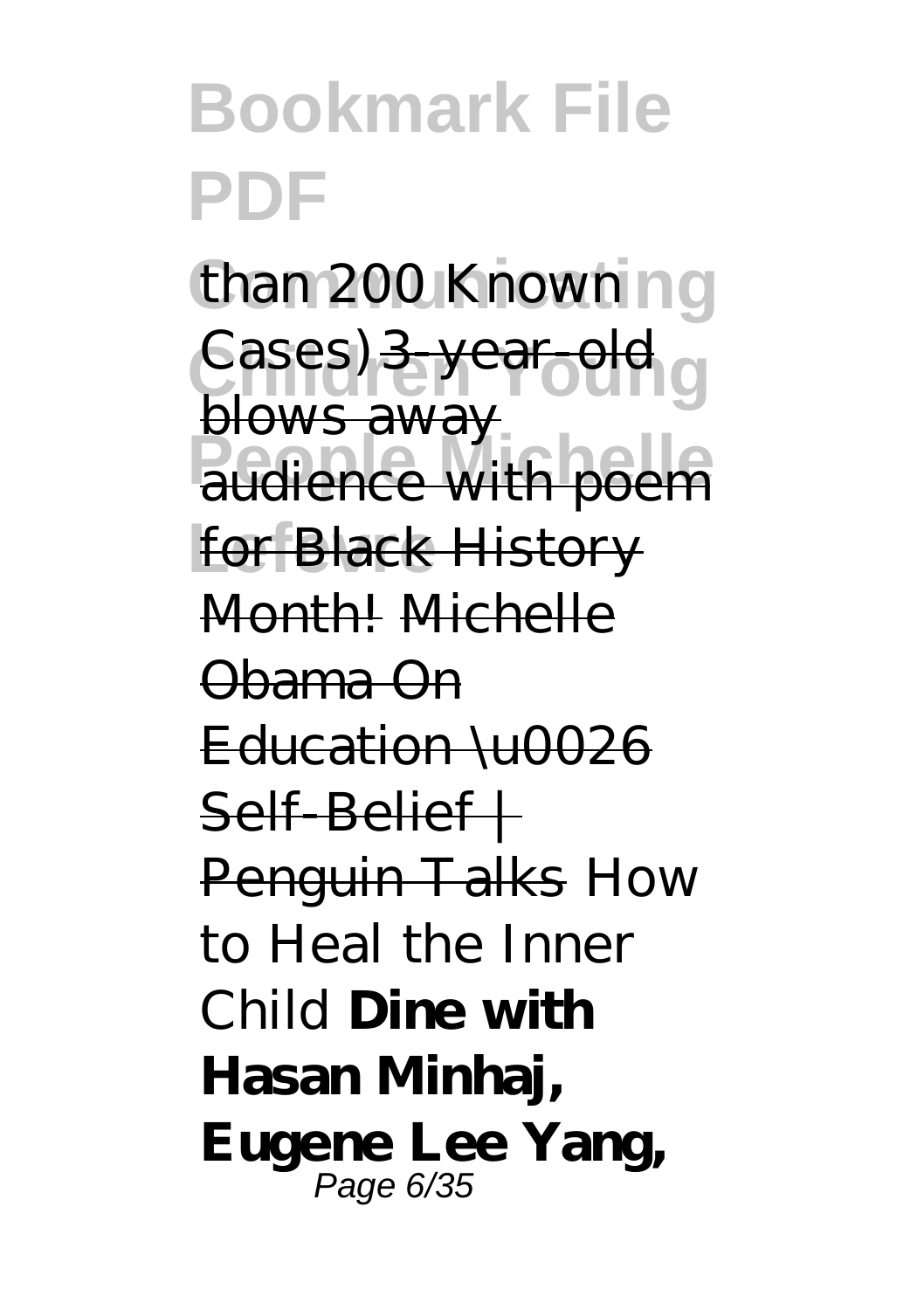**Bookmark File PDF** and Michelle Kwan **Recipe For quing Phama's Best Telle Advice For | Recipe For Change** Michelle Obama's Best Students | How To Succeed In Life What is the most important influence on child development | Tom Weisner + TEDxUCLA THIS is the Only Way to Page 7/35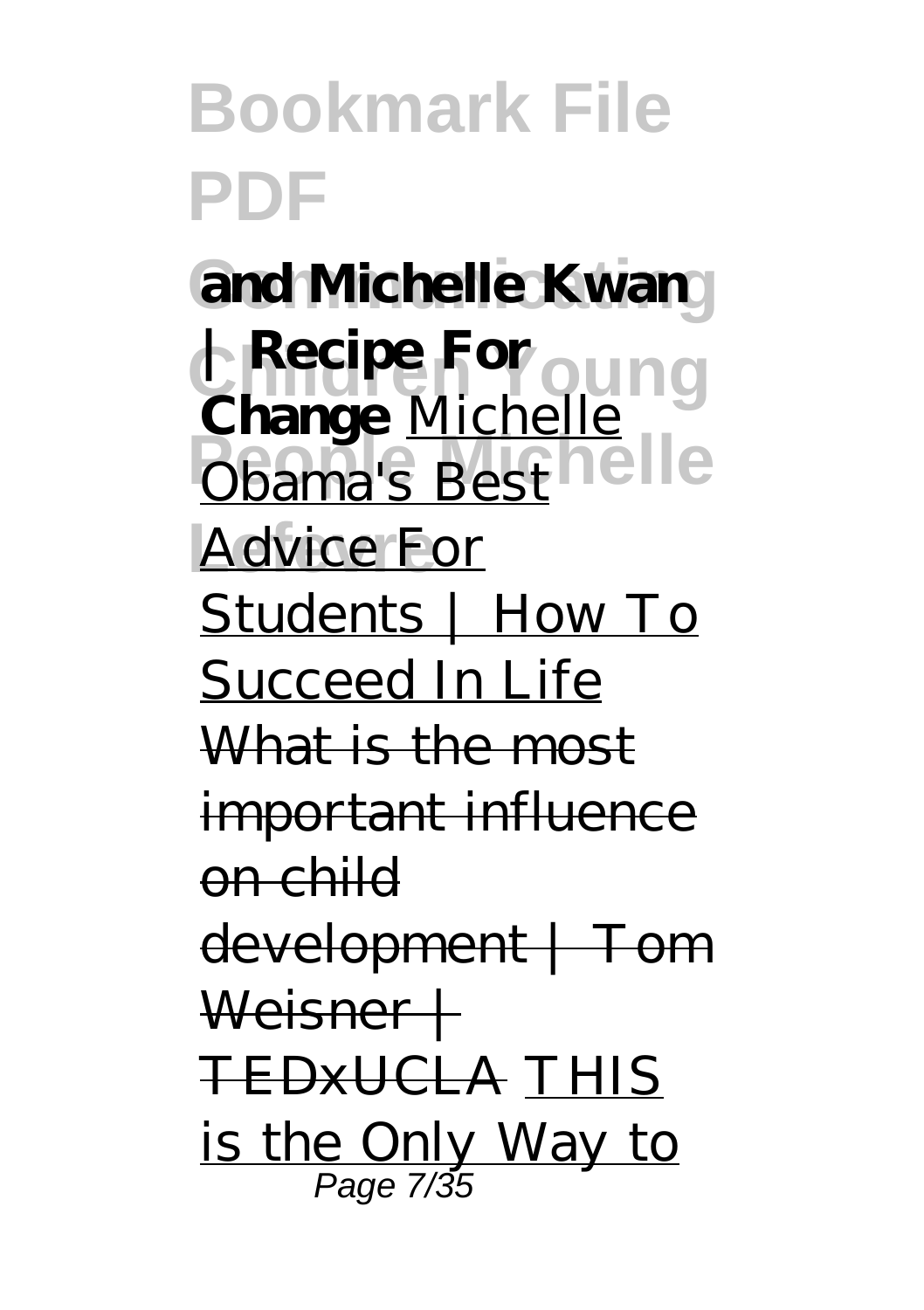#### **Bookmark File PDF Achieve the Life ng** You Want! I Young **People Michelle** Top 10 Rules *Life* **Lefevre** *with One of the* Michelle Obama | *World's Rarest*

*Syndromes (Hallerman-Streiff)* Michelle Obama: Forward Motion (Biographical Documentary) | Real StoriesOprah 2011 05 02 Page 8/35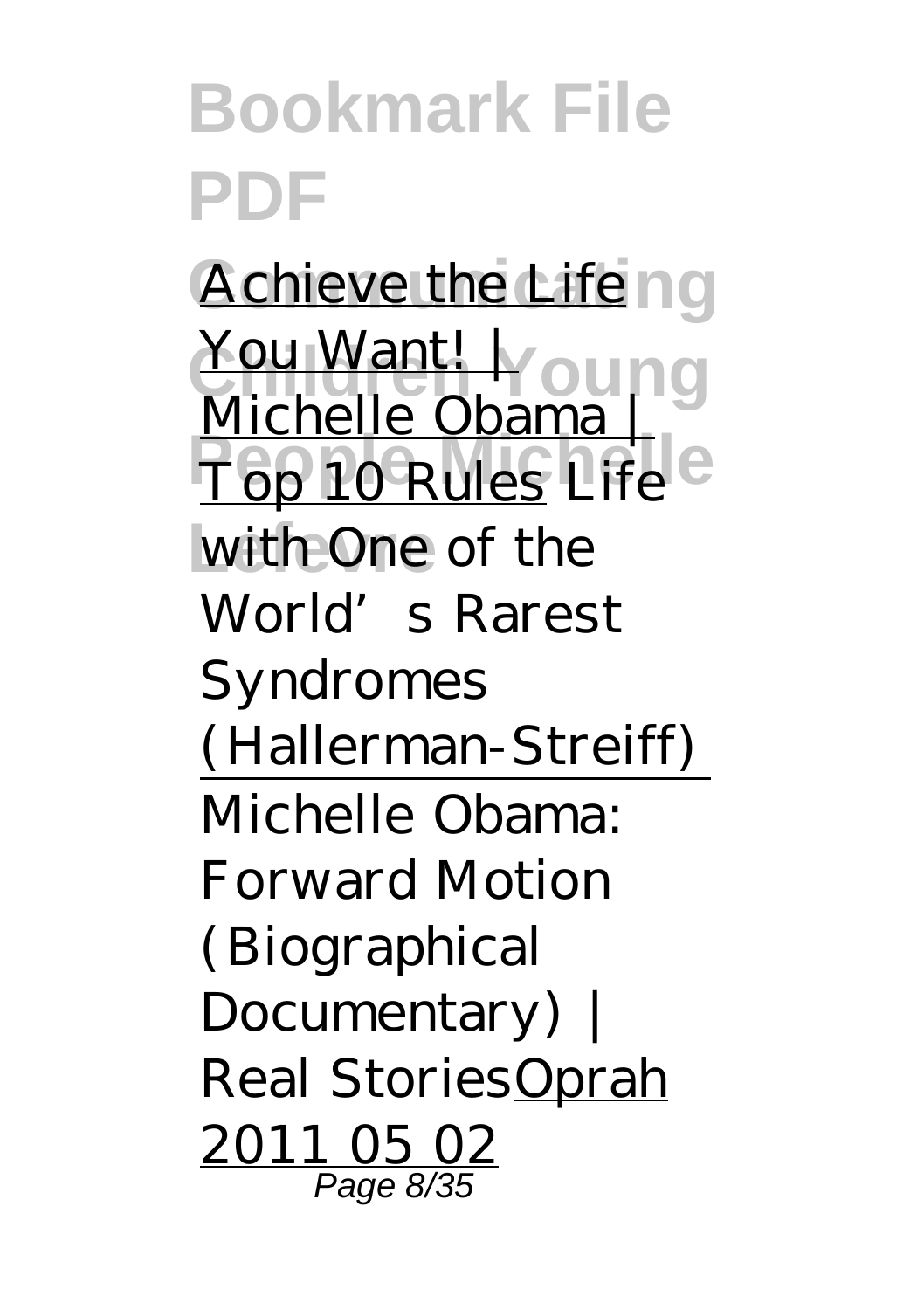**Bookmark File PDF** President Obaman g And First Lady<br>Mishells Ohama Michelle Obama - C Letterman -Michelle Obama 2015.04.30 Becoming, by Michelle Obama Audiobook Excerpt *Bizarre Things About The Chris Watts Case* Ellen and Michelle Obama Break It Page 9/35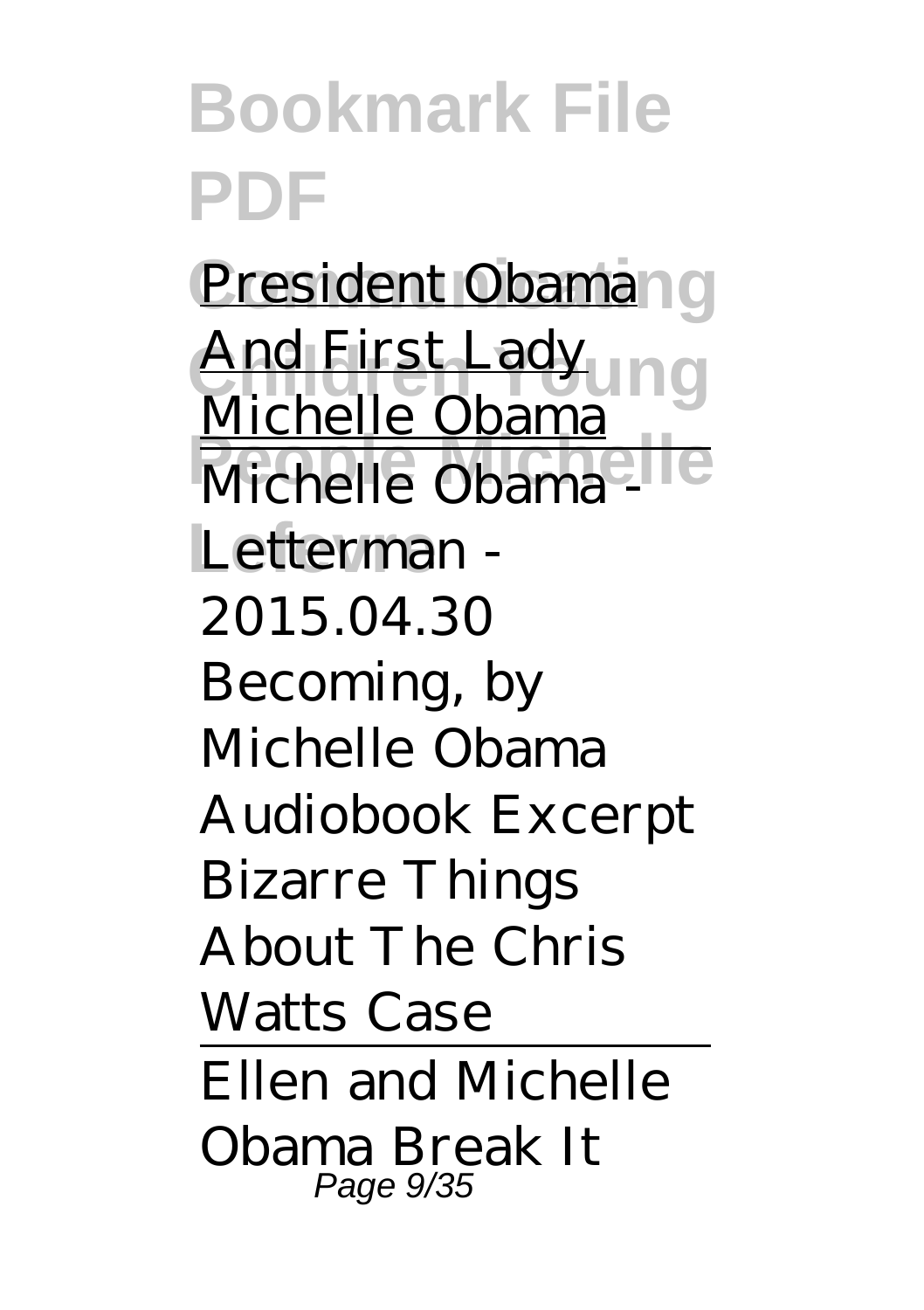DownOprah's 2020 Vision Toury oung **Michelle Obamaelle Interview** Visionaries:

**Communication and the Teenage Brain. | Martyn Richards | TEDxNorwichED** *English speaking for Real Life - English conversation between parents* Page 10/35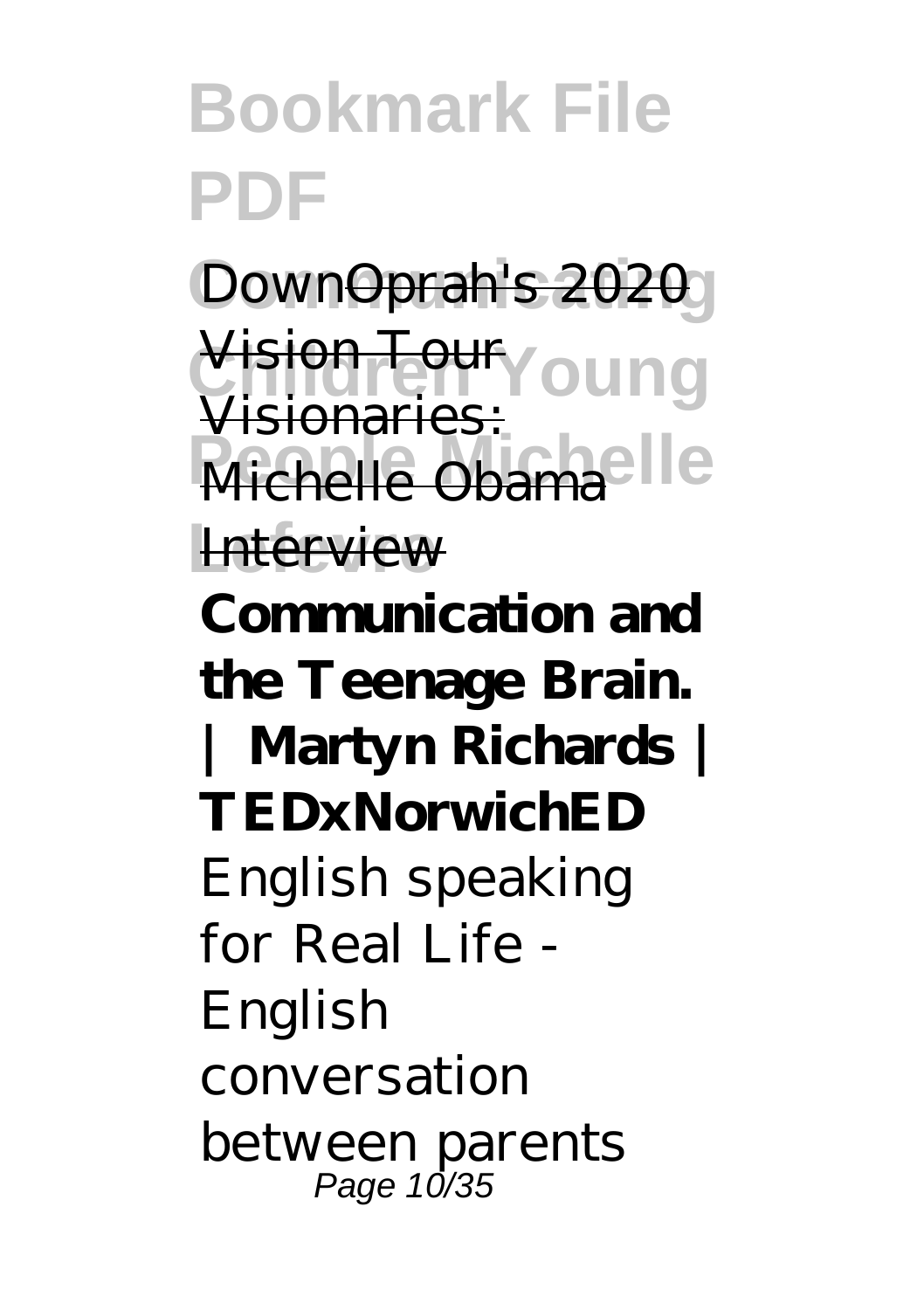and childrencating everyday 5**Young** *<u>Perincetion</u>* **Chelle Lefevre** *children's lives | connections that Laura Jana | TEDxOmaha* First Lady Michelle Obama Q\u0026A with Children What If Everybody Did That? | Social  $Skills$  for  $Kids$ Read Aloud *Inner* Page 11/35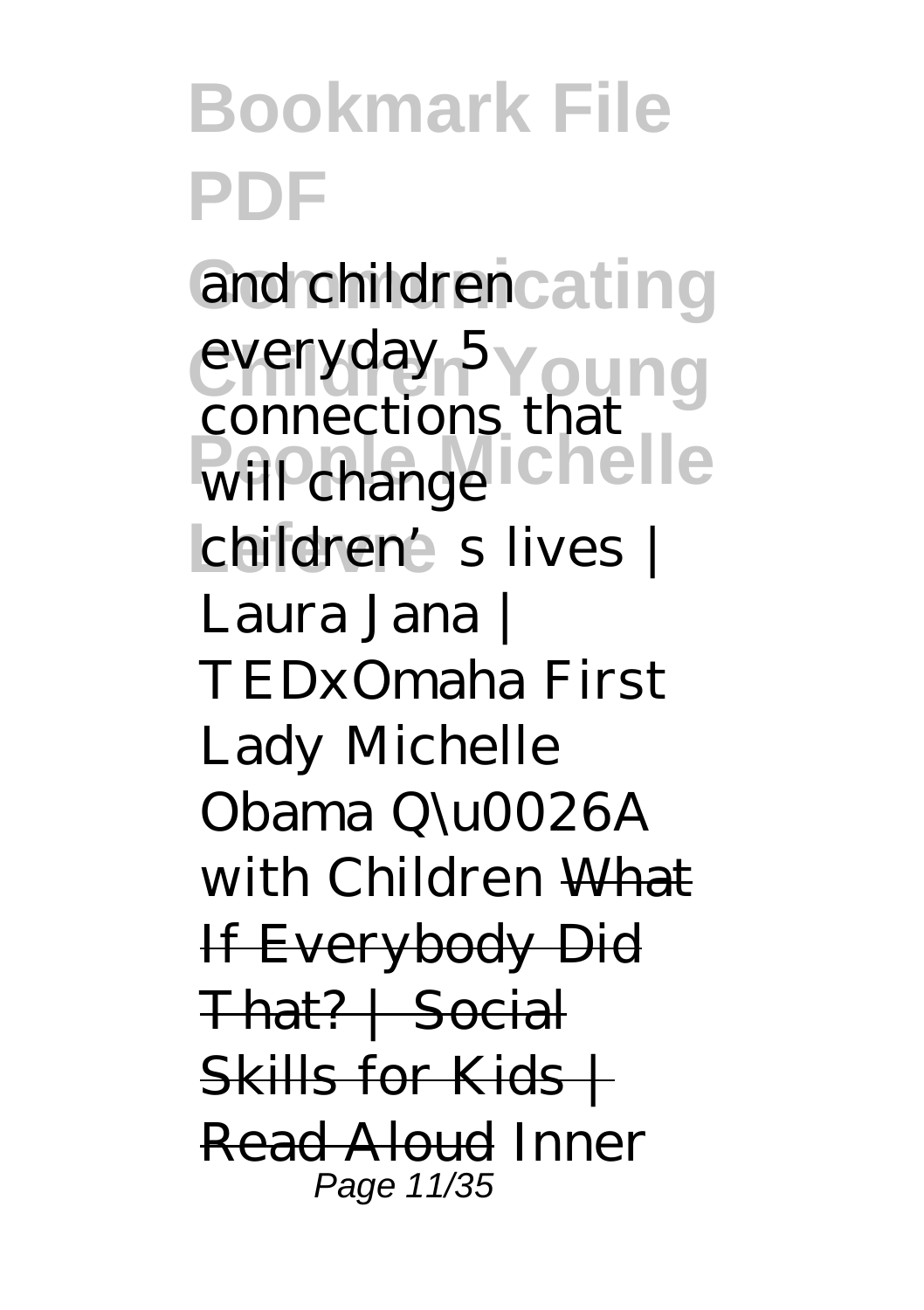*Child Meditation for Codependency,* **Patter of Both Love let Lefevre** *Programming Lack of Self Love Connect with your Inner Child-Guided Meditation* Sweet Sophia (Never Underestimate Her) **Communicating Children Young People Michelle** A clinic to help Page 12/35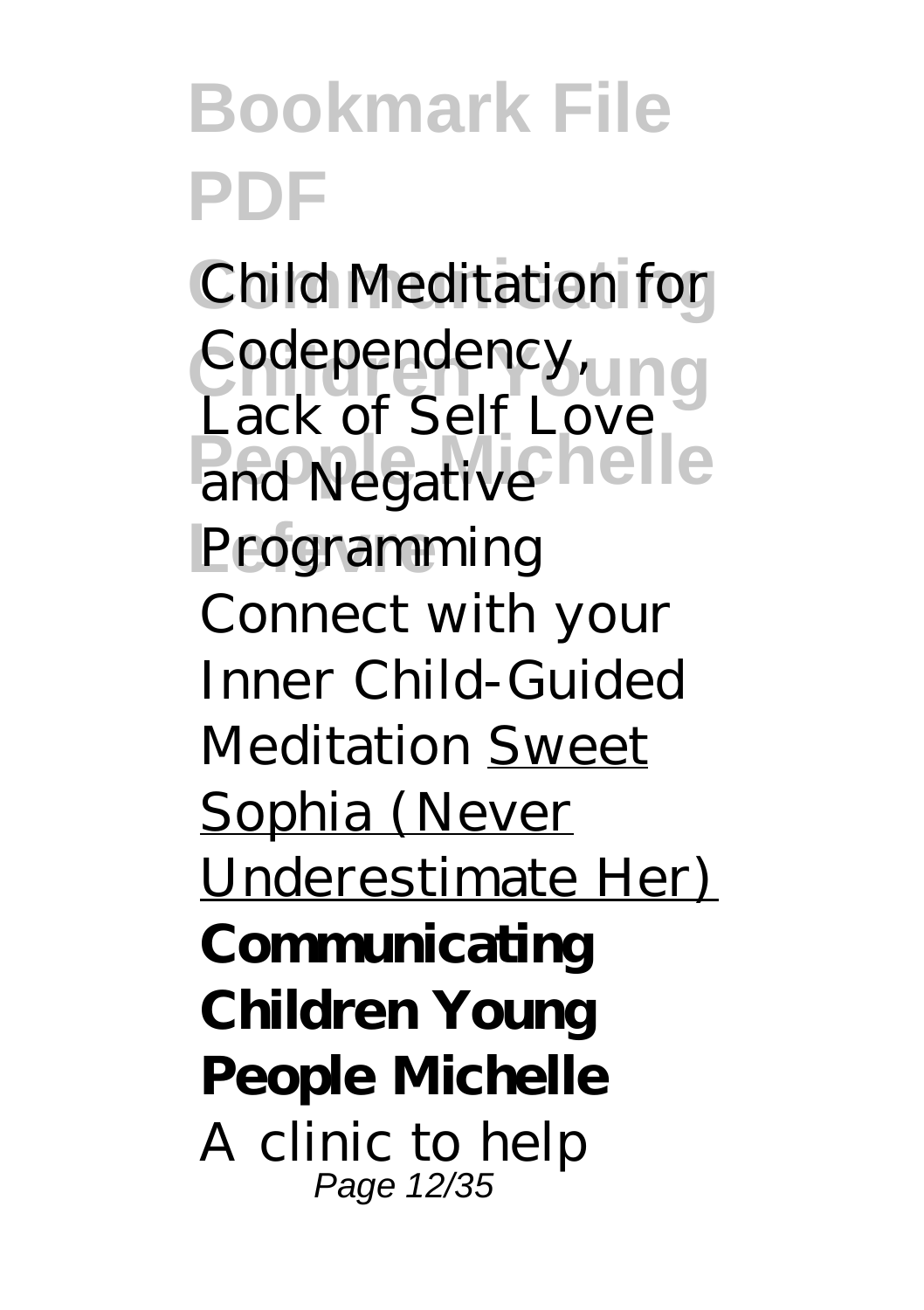transgender young people and their ng **Permitted** Processes boosted mental families receive health, family functioning and quality of life, according to a new study.

**Clinic boosts transgender young people's mental** Page 13/35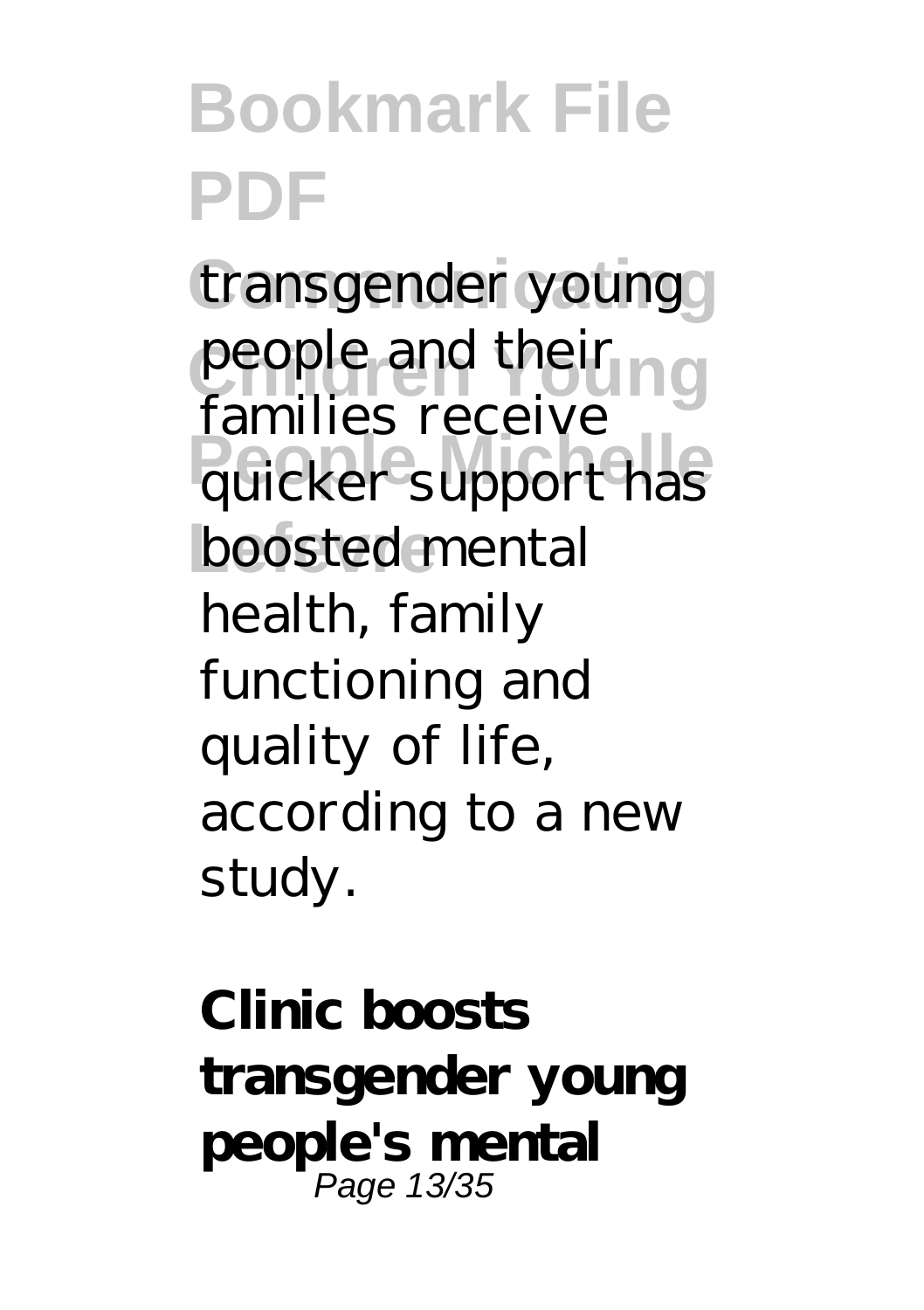**health**nunicating For business and beings are in **nelle** constant for pleasure, human communication ... by former Beckman Institute postdoctoral researchers Michelle Rodrigues and Si On Yoon, an interdisciplinary team ... Page 14/35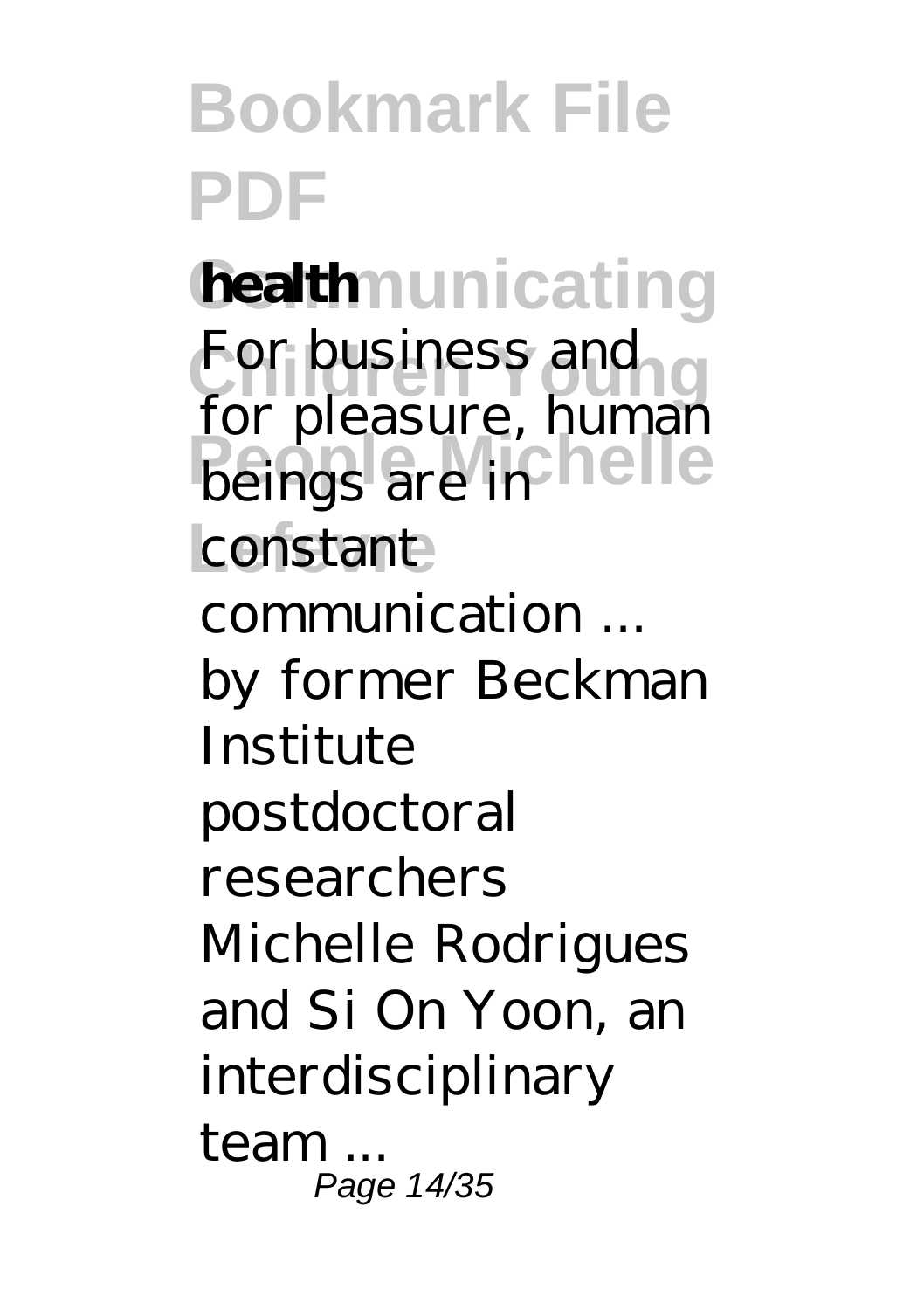**Bookmark File PDF Communicating Communicating with decreases stress hormone** levels for **female friends women across the lifespan** Researchers at the Beckman Institute for Advanced Science and Technology at the University of Illinois Urbana-Page 15/35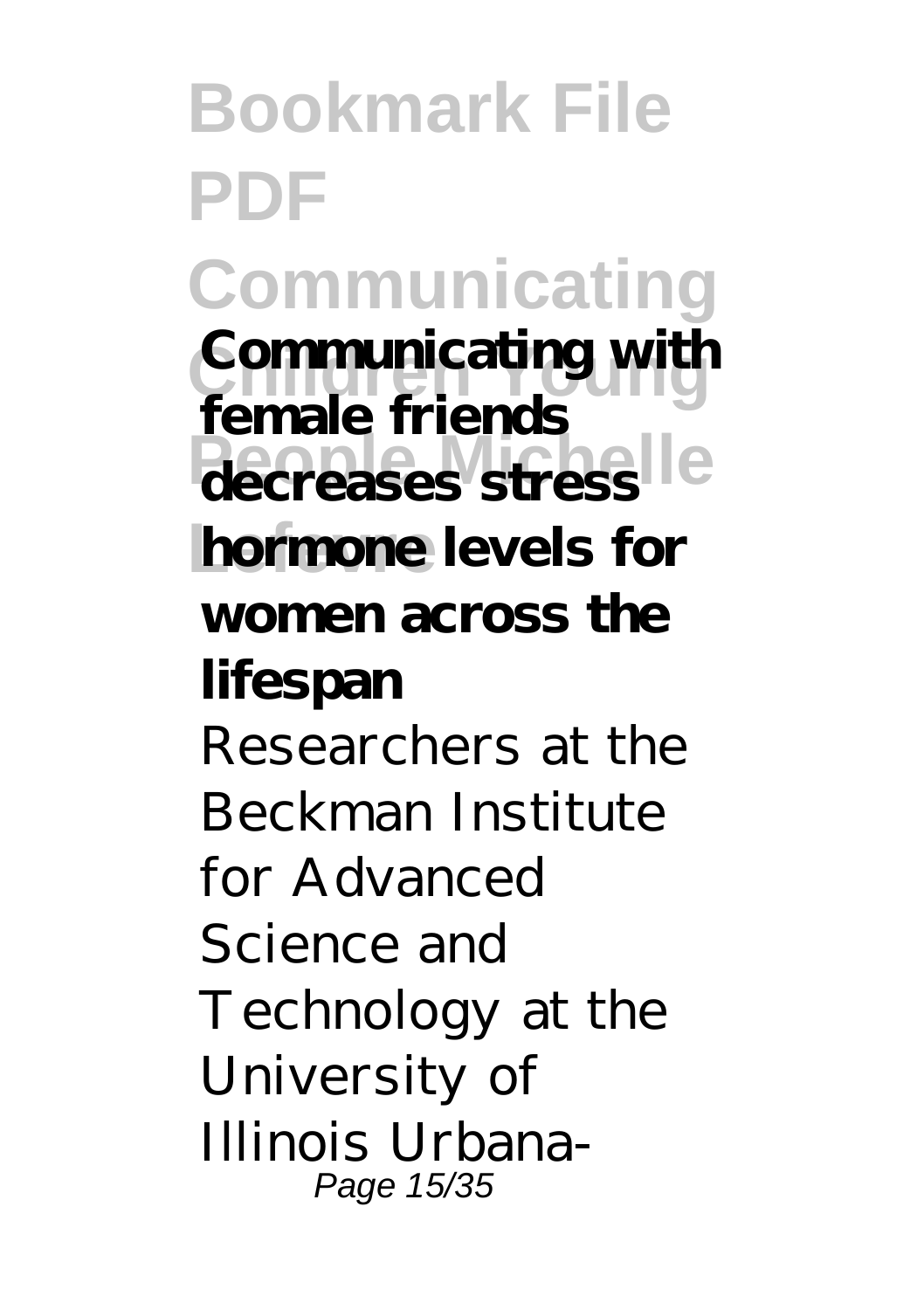**Champaign icating** determined that **Pesearchers** Chelle Michelle Rodrigues communicating ... researchers and Si ...

**Communicating with female friends decreases stress for women: Study** Each year hundreds of thousands of young people ... Page 16/35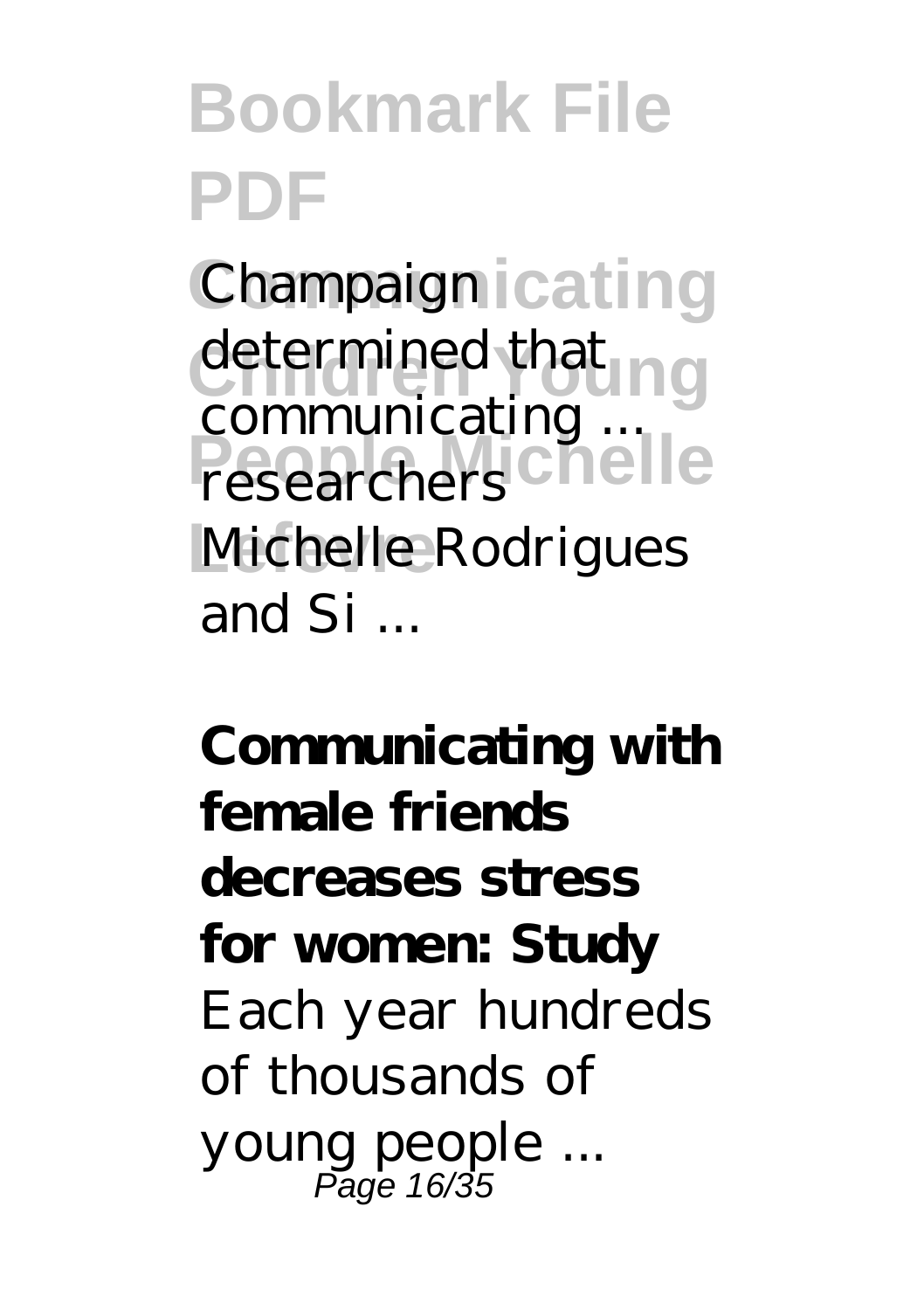**Communicating** child communication doesn'<sub>r</sub>t start at ng **Personal Michelle** beginning of life. middle school; it Open dialogue between parents and children ...

**How to improve your communication with your kids** Paras Griffin/Getty Former First Lady Page 17/35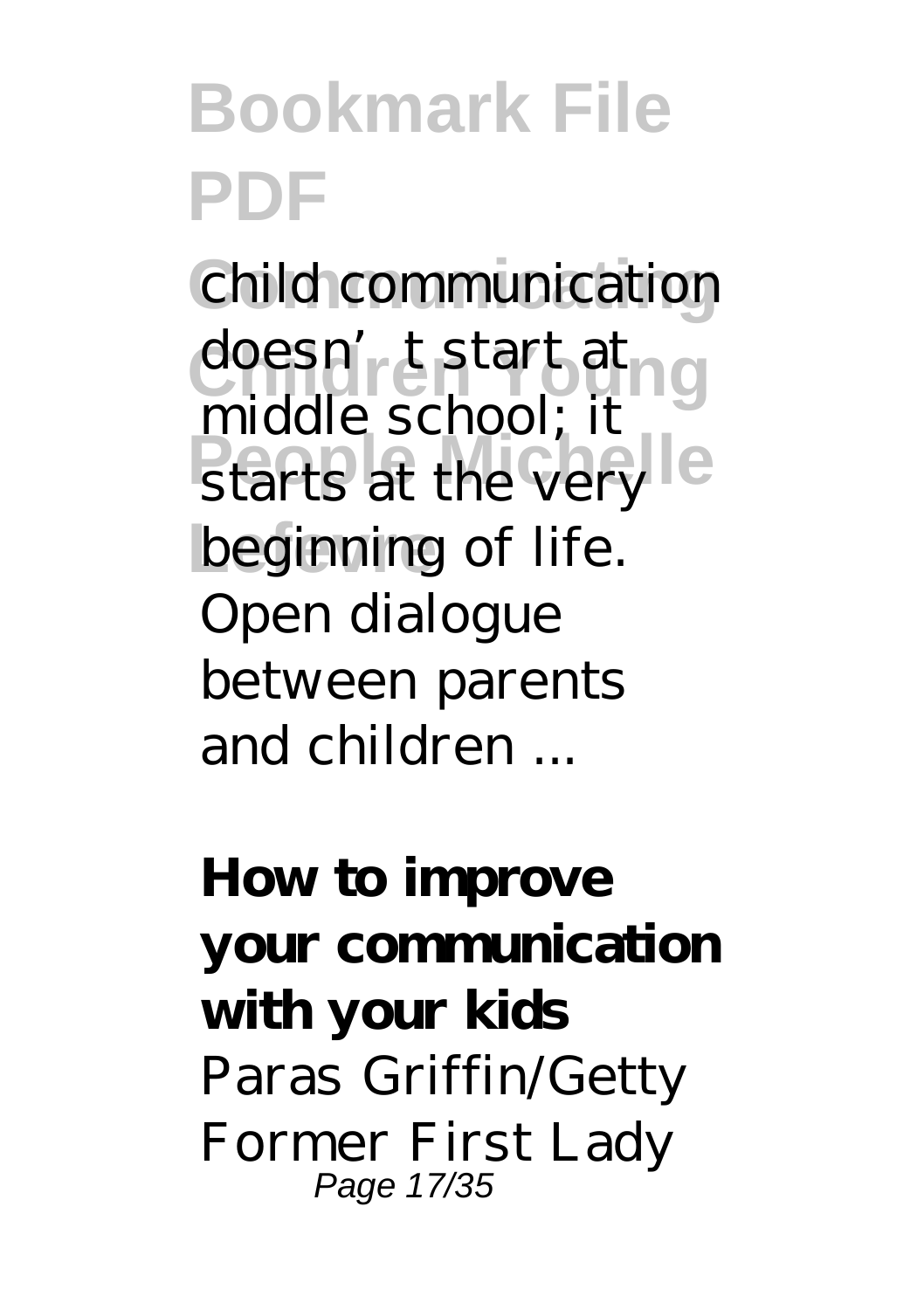Michelle Obama. ng Michelle Obama is **Perfirst public elle Lefevre** appearance since scheduled to make the onset of the COVID-19 pandemic, organizers tell PEO ...

**Michelle Obama Making First in-Person Public** Page 18/35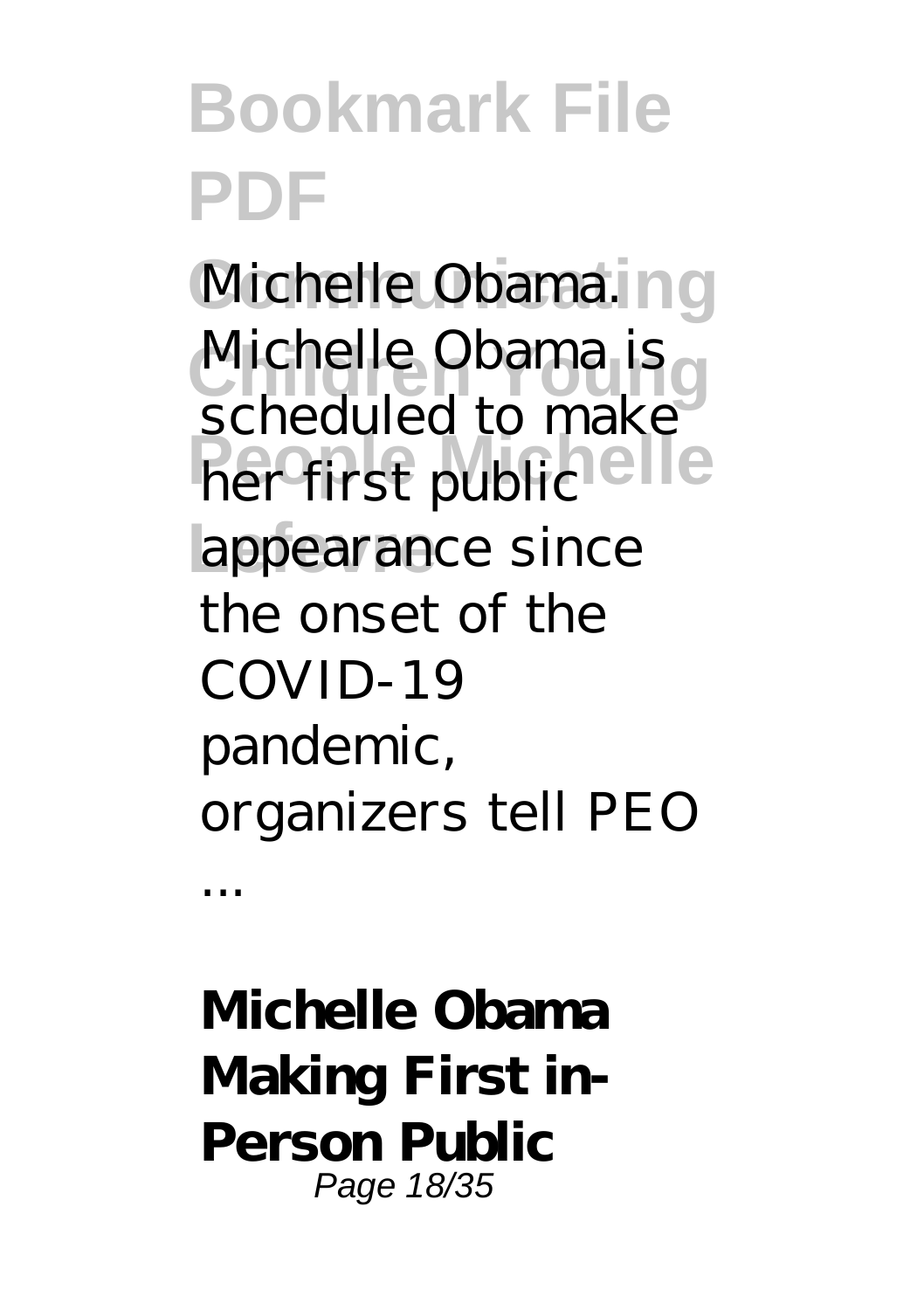**Appearance Since g COVID** 'to Help Us **Pandemic**<sup>Michelle</sup> More than two **Emerge from** decades after I received a copy for my graduation from Iowa State University, "Dr. Seuss's Oh, the Places You'll Go!" has become a multigenerational Page 19/35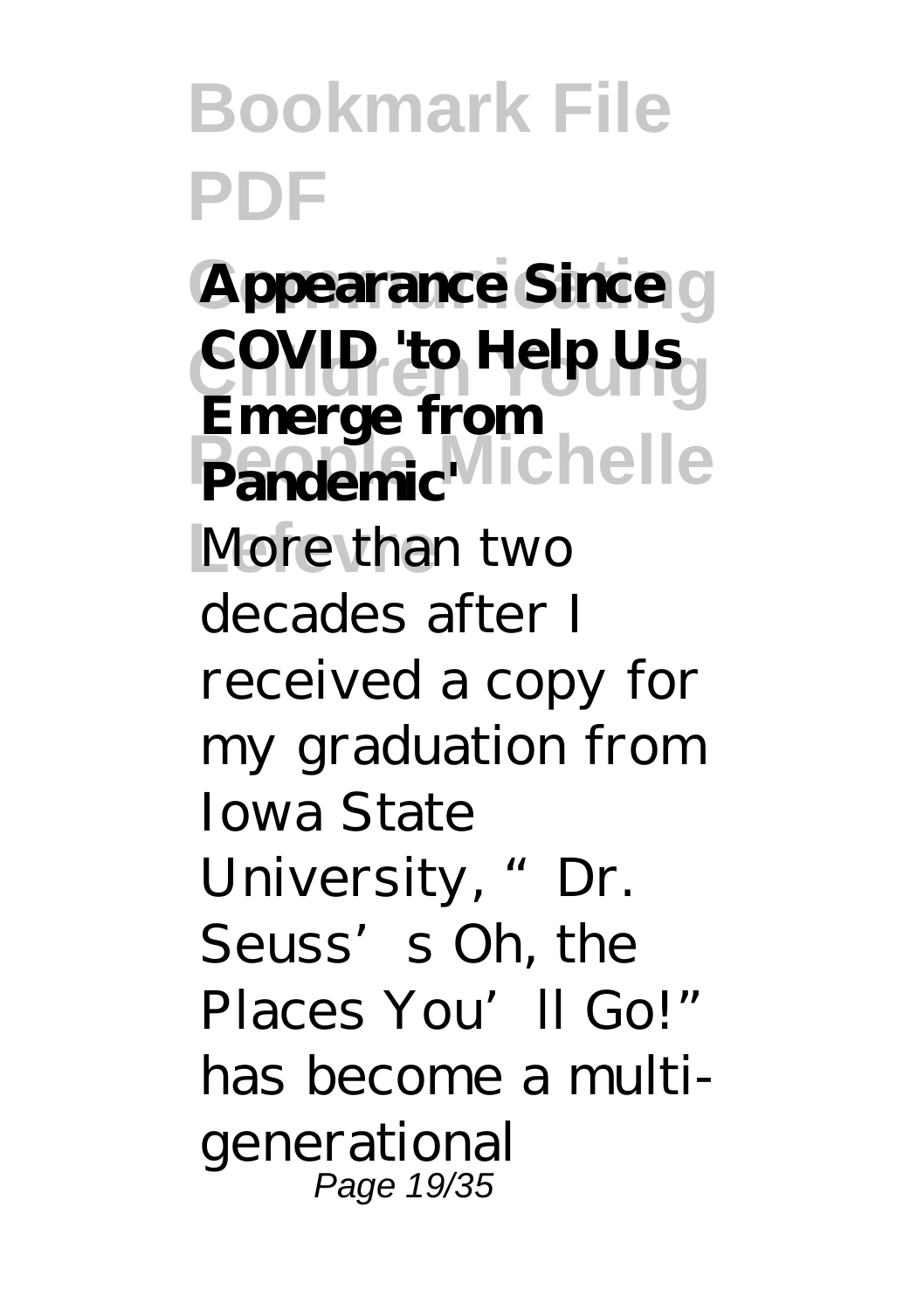#### **Bookmark File PDF** mainstay. Earlierng this summer, when **People Michelle More Commentary:** ... **Let's go beyond Dr. Seuss in giving counsel to young people** The intense focus that some kids bring to video games can carry over to being Page 20/35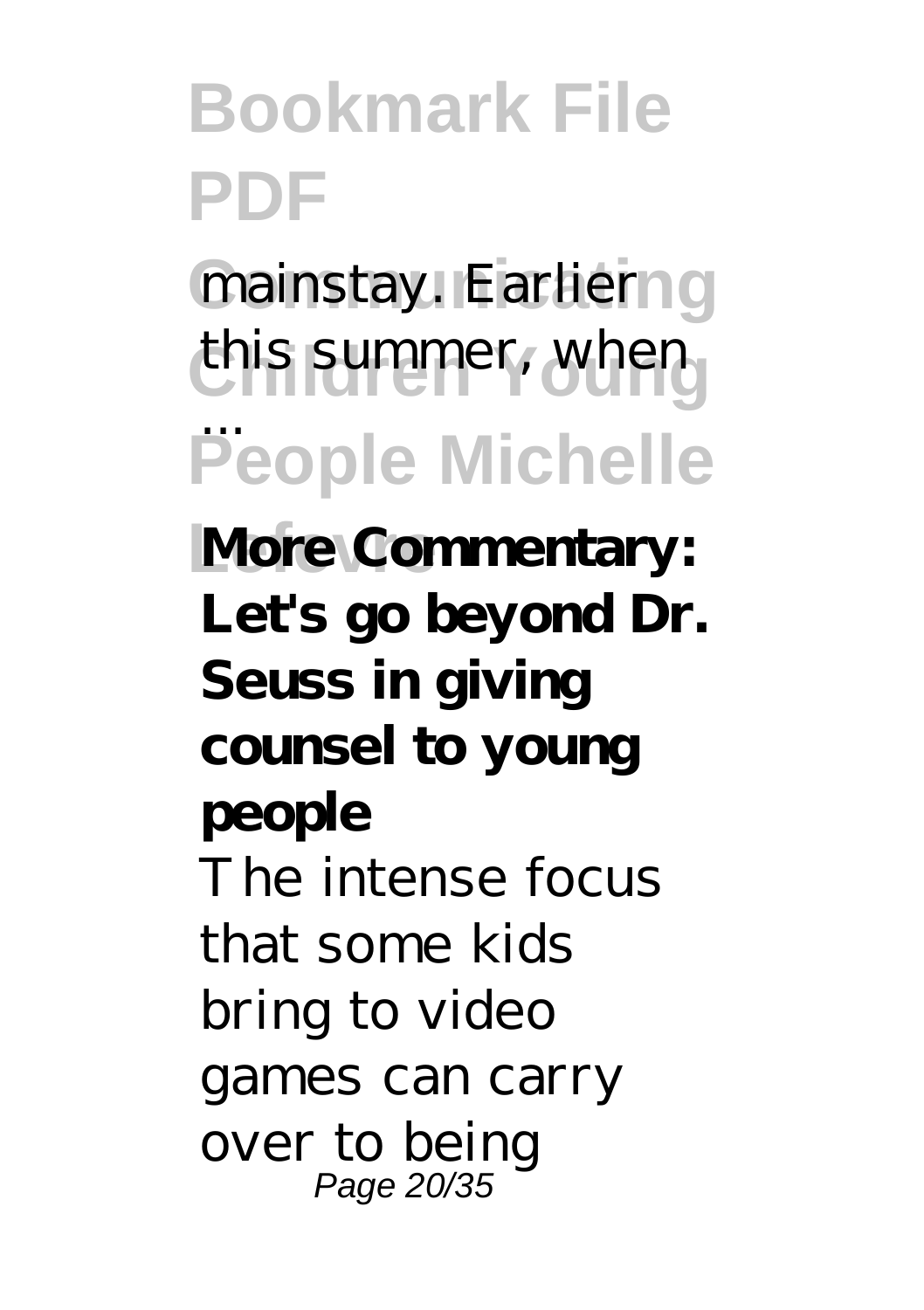captivated by ating minute details in the **People** Sound of a single insect or the natural world: the texture of a blade of grass.

#### **Nature as a Salve for Children With Autism**

Experts agree long term commitment to prioritising mental Page 21/35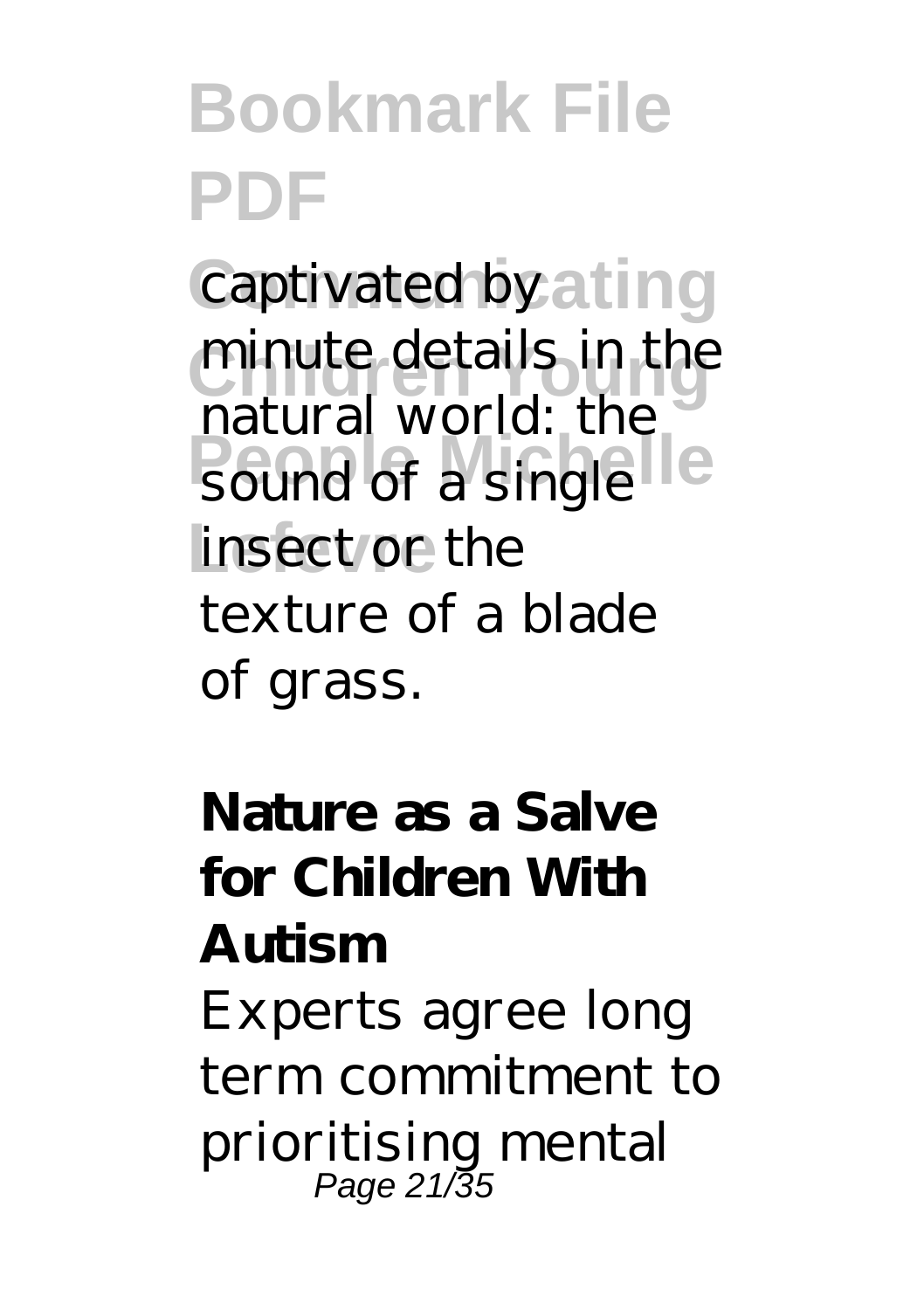health and icating wellbeing support in recovery plans ... **Lefevre** education within

**Better mental health and wellbeing support for young people** Scout by Sutter Health combines downloadable information with human nonclinical Page 22/35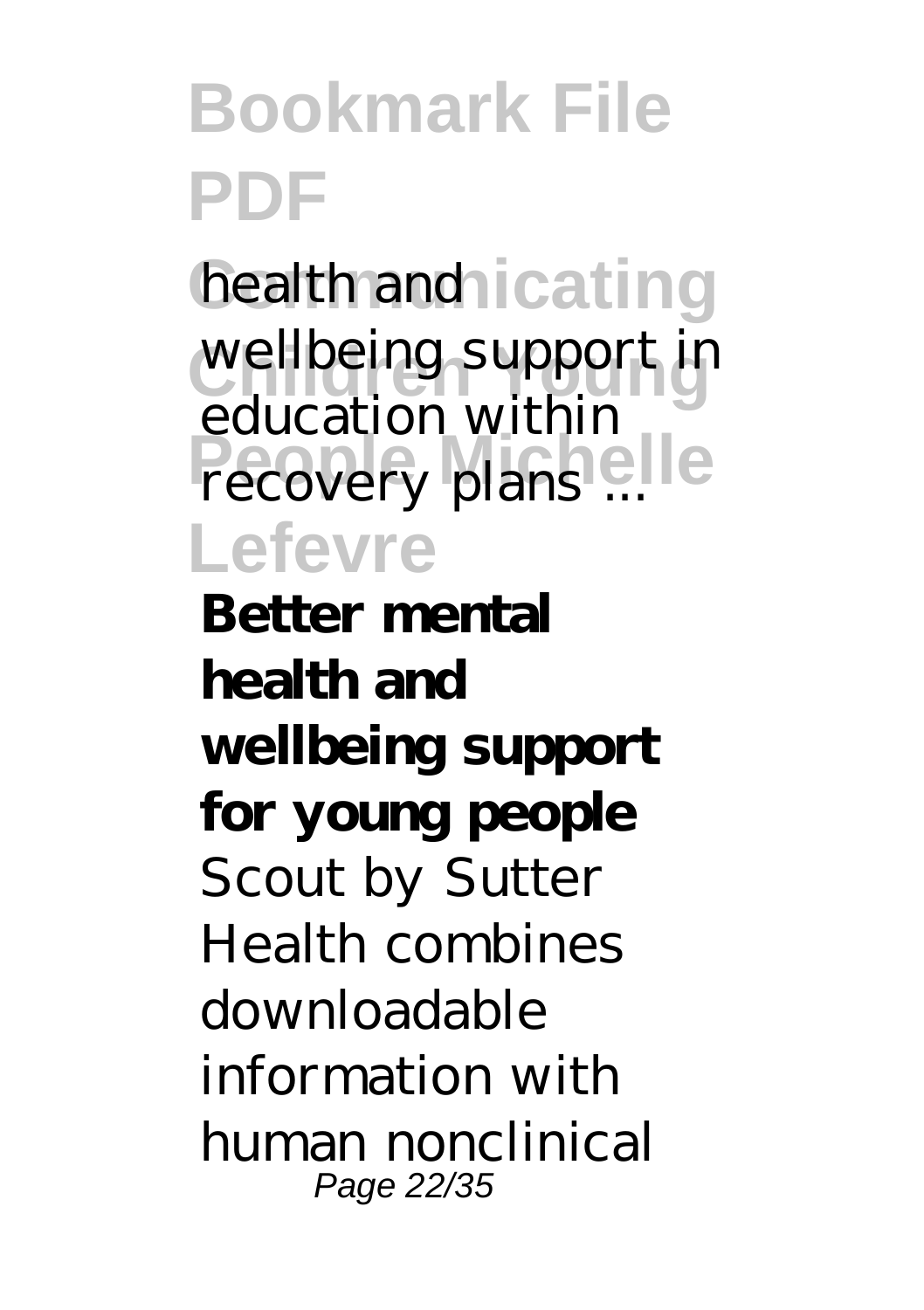#### **Bookmark File PDF** guides to helpating **Children Young** young ... many people annexed with **Lefevre** 2016, about 16.5% people afflicted with of school-aged children ...

**Sutter Health Launches Behavioral Health Tool to Support Young People** For business and Page 23/35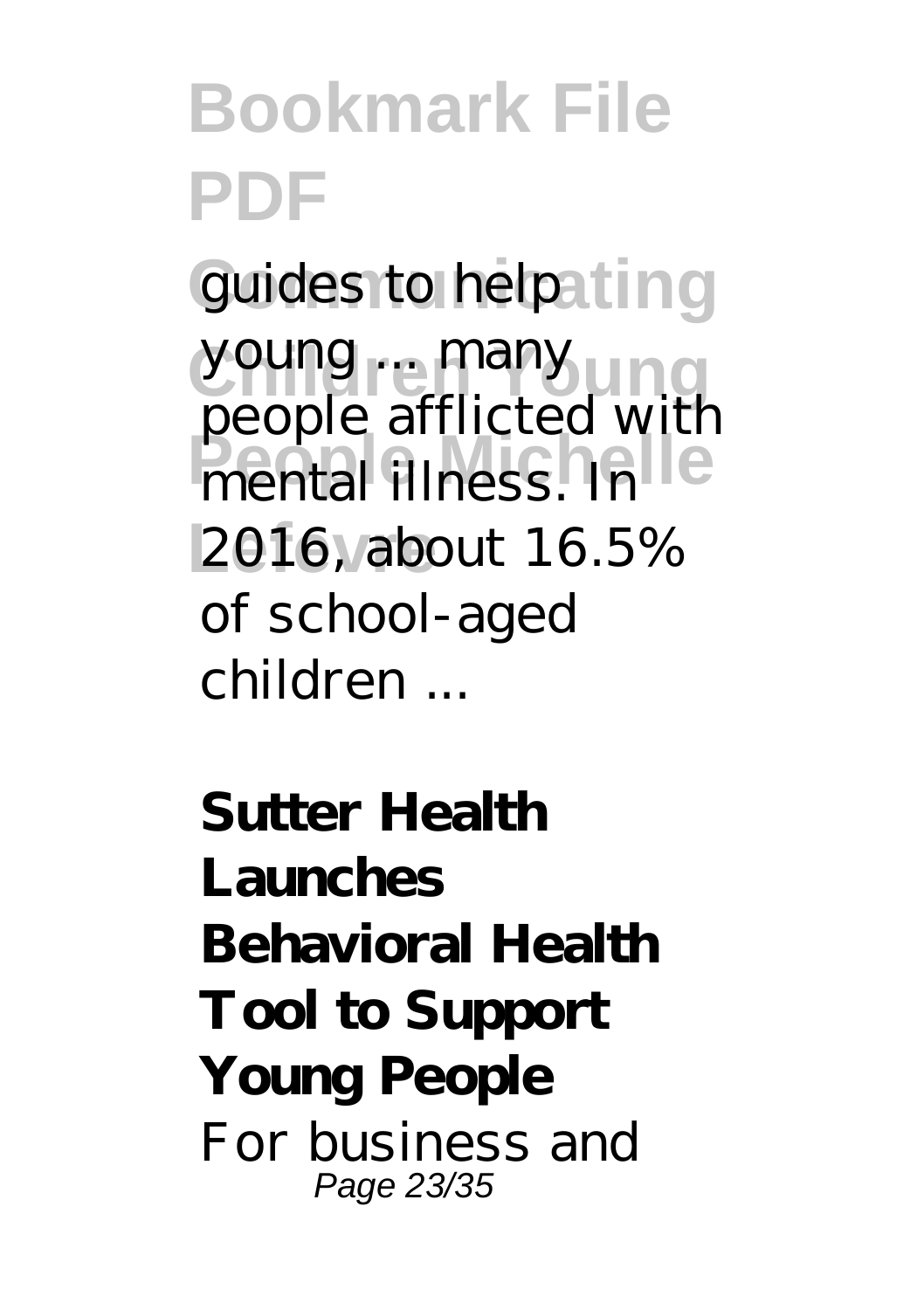for pleasure, human beings are in oung **People**<br>communication ... by former Beckman constant Institute postdoctoral researchers Michelle Rodrigues and Si On Yoon, an interdisciplinary team ...

**Keep your friends** Page 24/35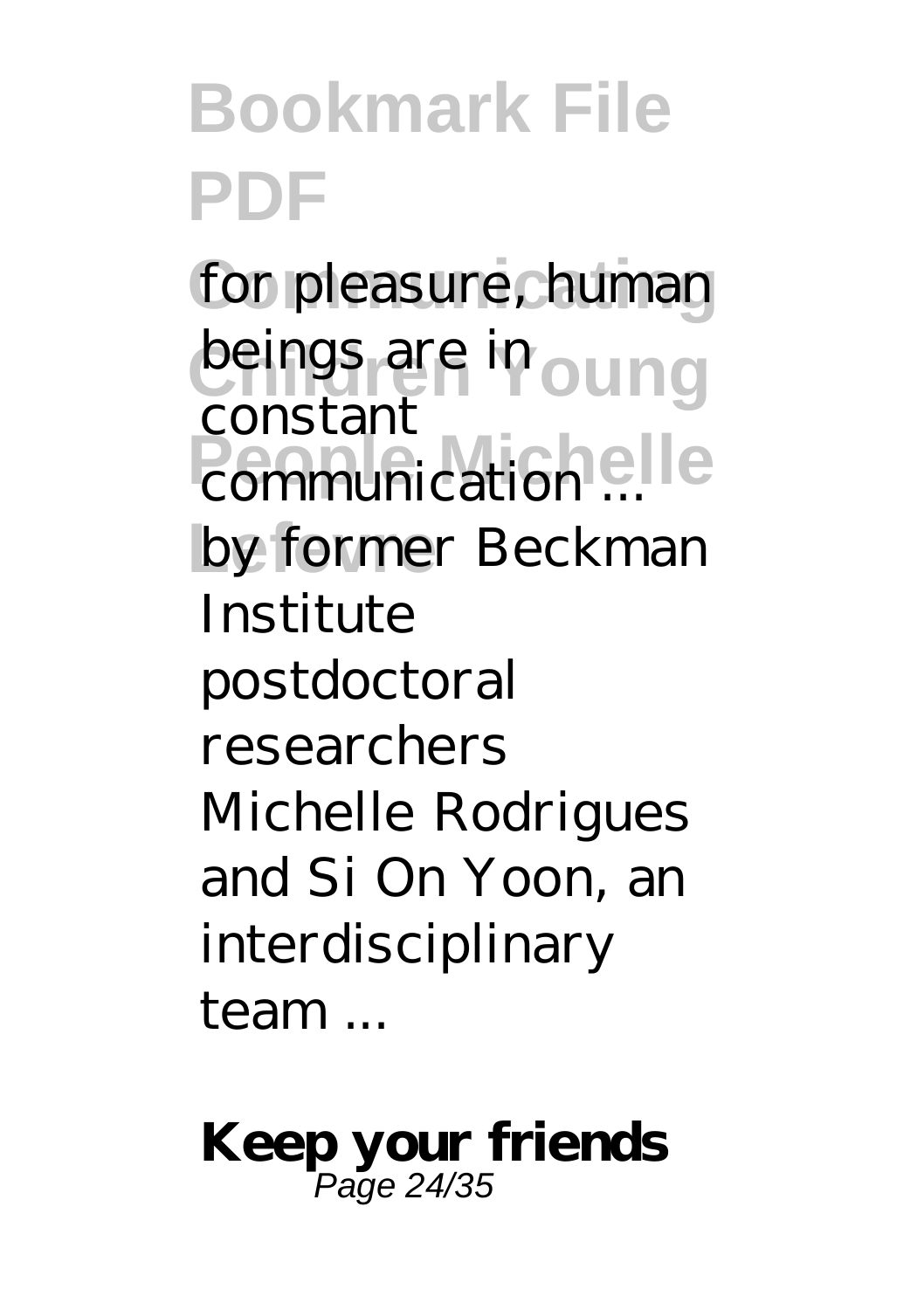$close,$  cortisolating **levels low for life Performance** Michelle districts to make Children's Hospital masks a must as students head back to class next month.

**Children's Hospital says more young children are being hospitalized with COVID-19** Page 25/35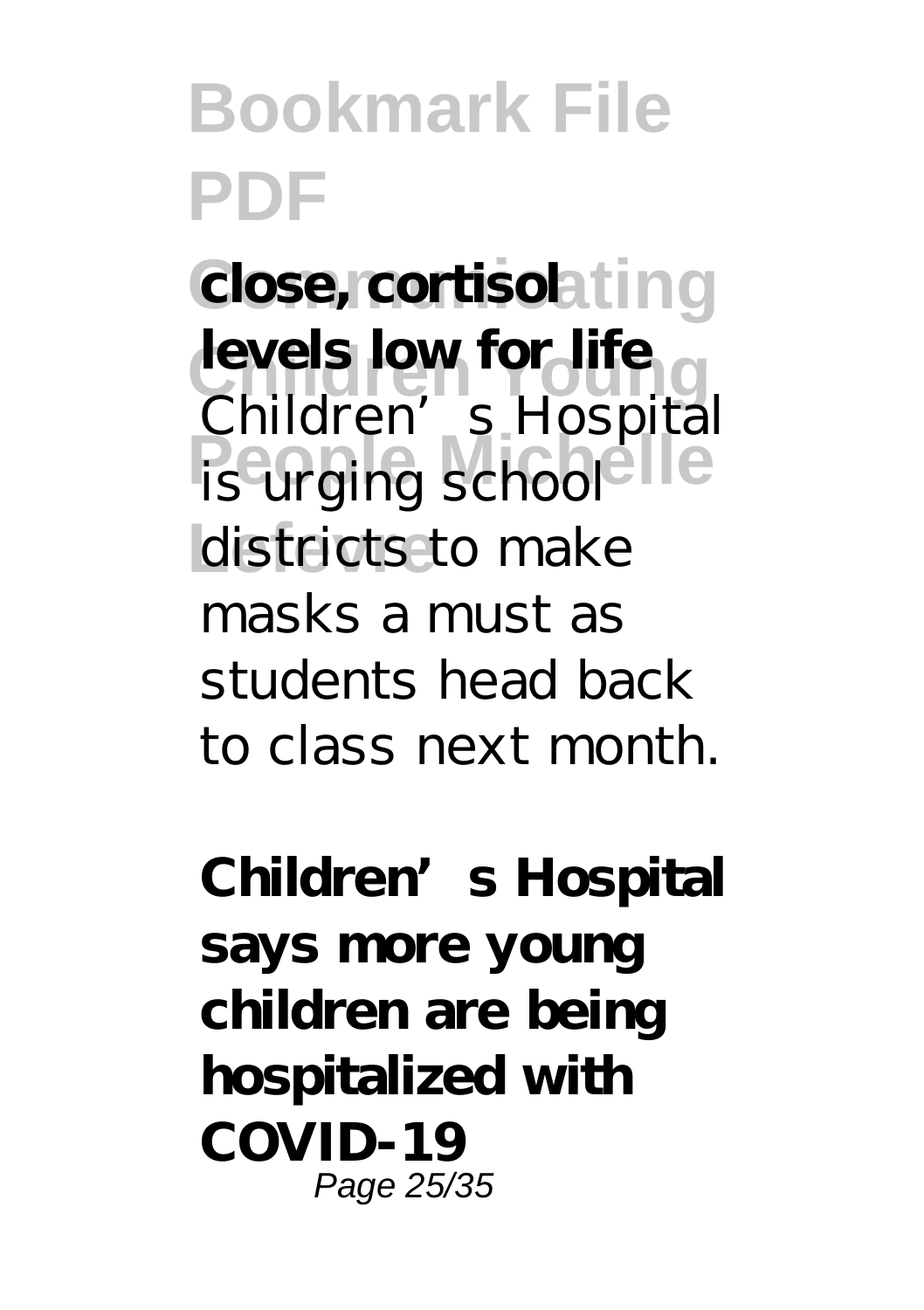Children learnating language faster than research suggests<sup>e</sup> **Lefevre** children benefit adults. New from neurological advantages, but also from the way adults talk to them.

**Kids learn language faster than adults because of how people speak to** Page 26/35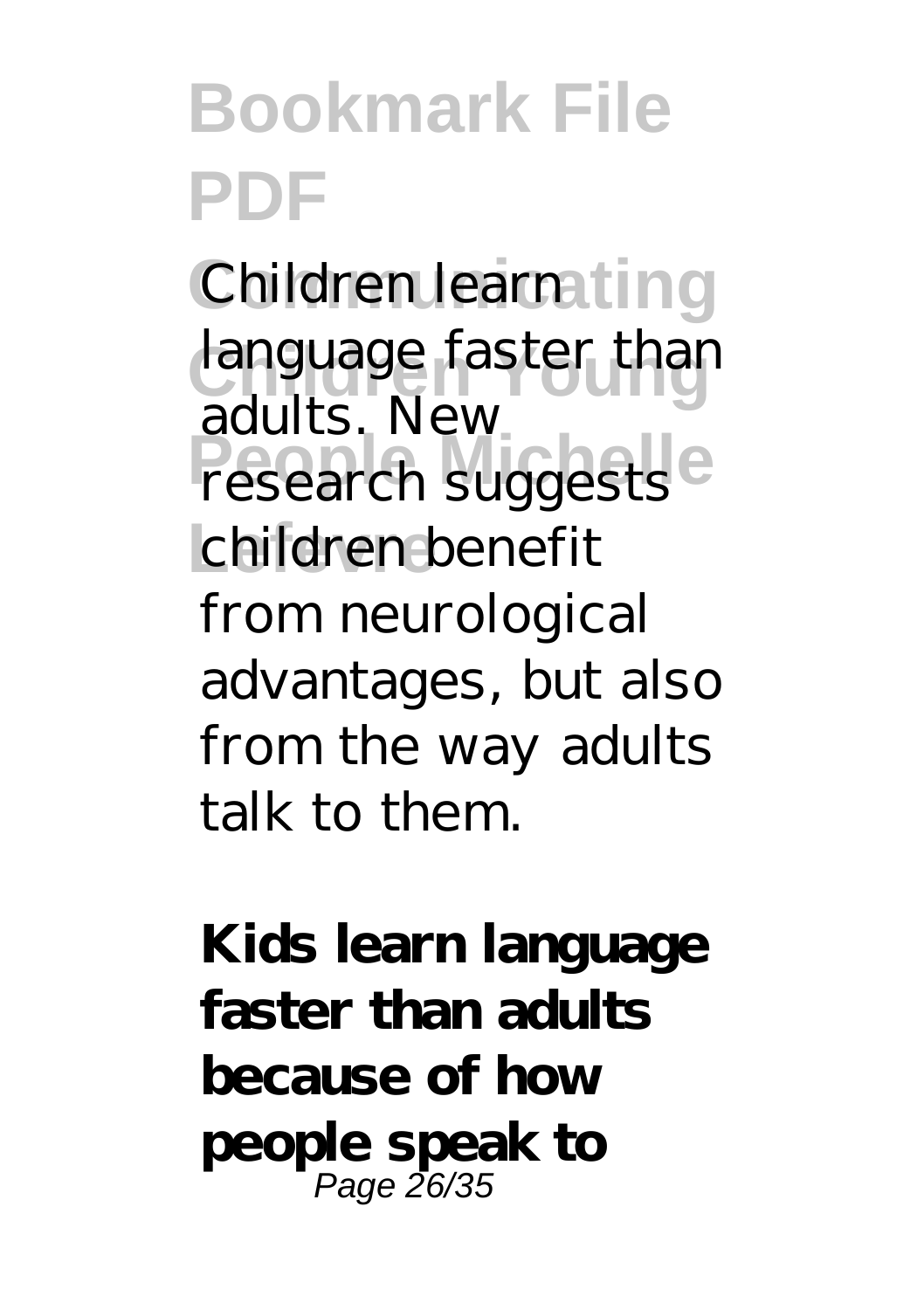#### **Bookmark File PDF Communicating them** <sup>"If we get them" g</sup> age they become **Lefevre** our allies, not our started at a young enemies," Sgt. Sheldon Smith, president of the National Black Police Association Dallas Chapter, said.

#### **Dallas Police Urging** Page 27/35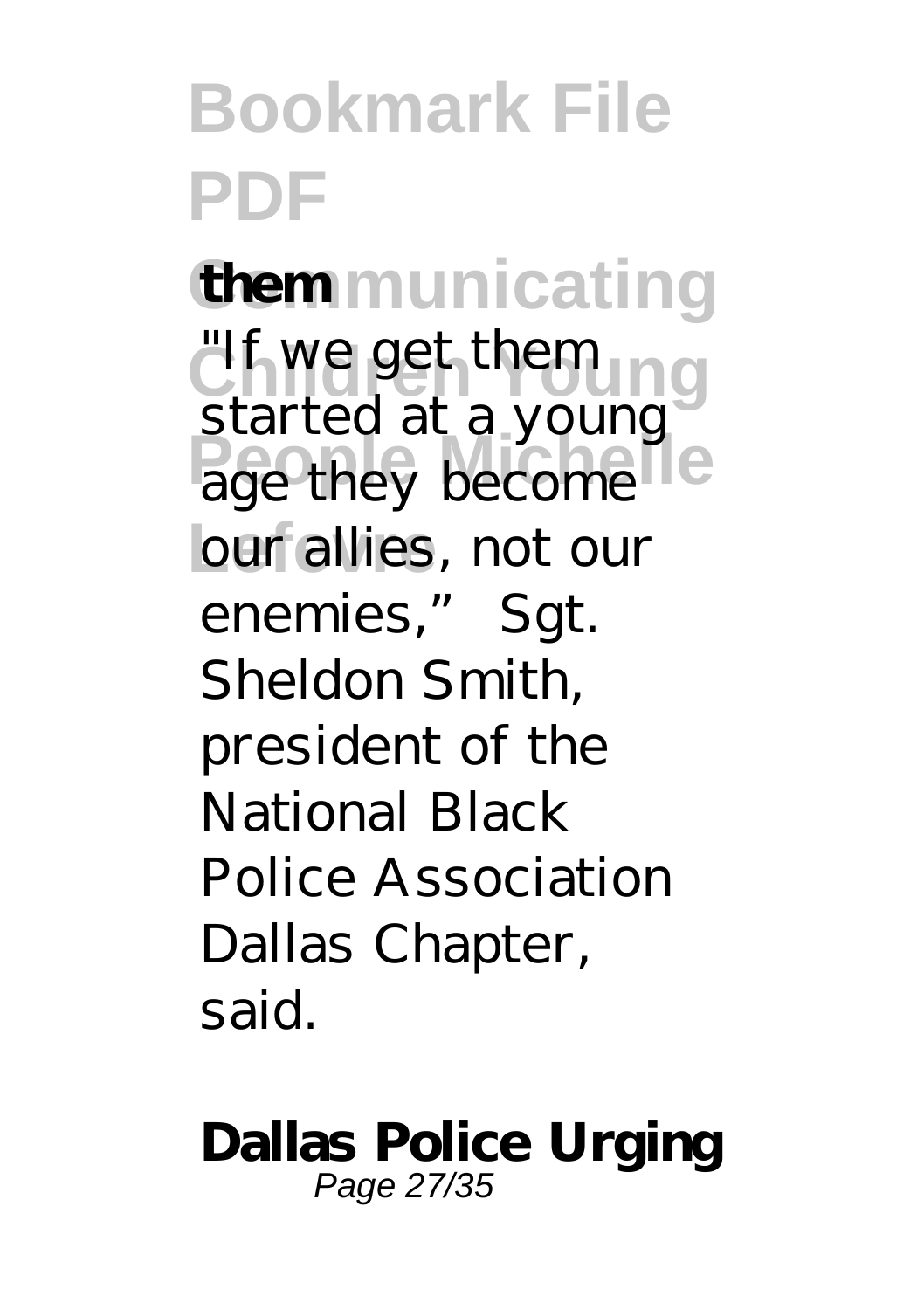#### **Bookmark File PDF Positive**unicating **Interactions**<br> **P**etrose OC 0.0110 **And Children, Telle** Young Adults **Between Officers** You may have read about a troubling potential side effect from the COVID-19 vaccines. Cardiologist Michelle Johnson says these heart issues are very Page 28/35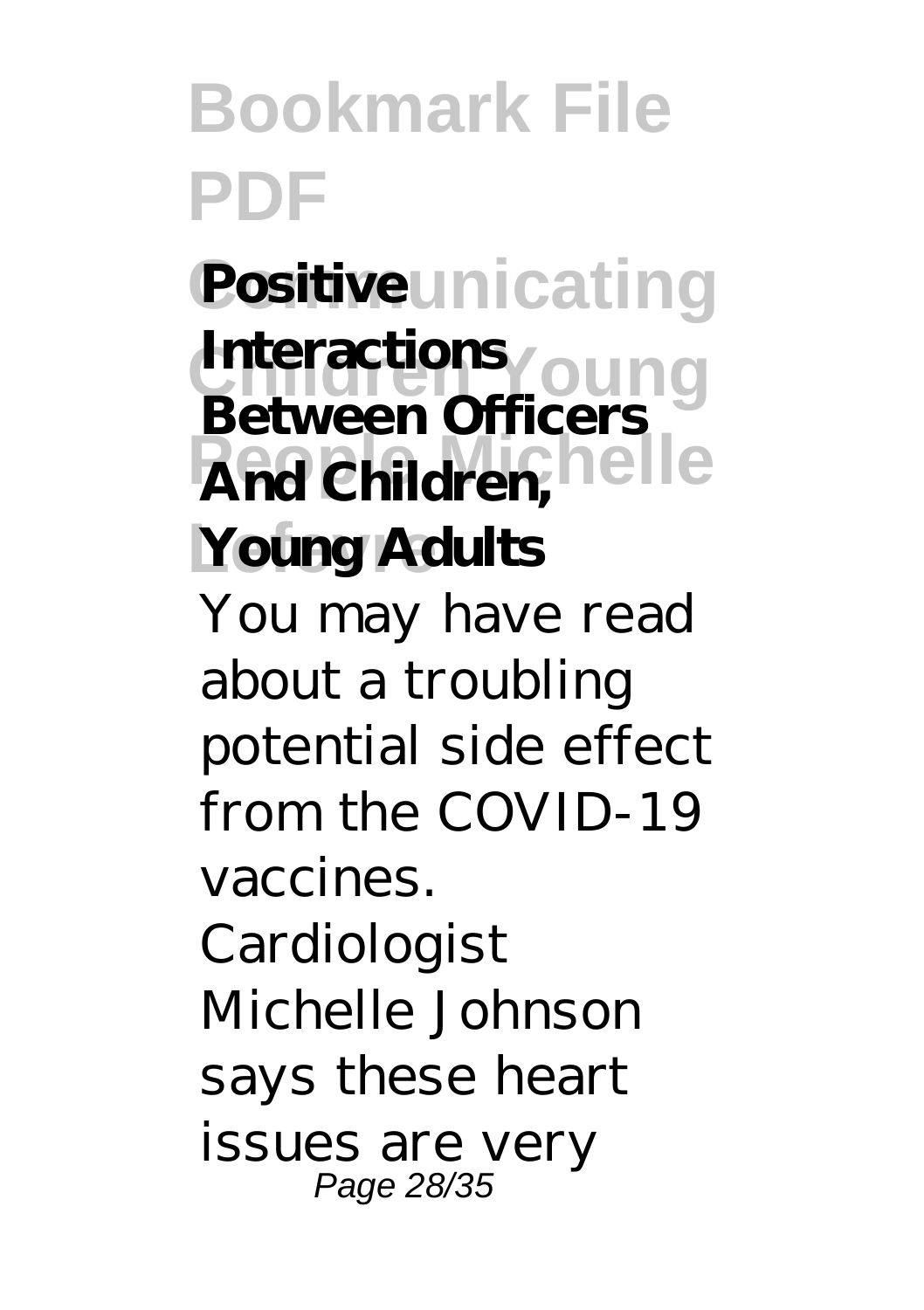**Bookmark File PDF** rare and treatable.g **Children Young What to Know about PEOPLE COVID-19 Vaccines** Linked to Heart **Problems in Young People** A clinic to help transgender young people and their families receive quicker support has boosted mental health, family Page 29/35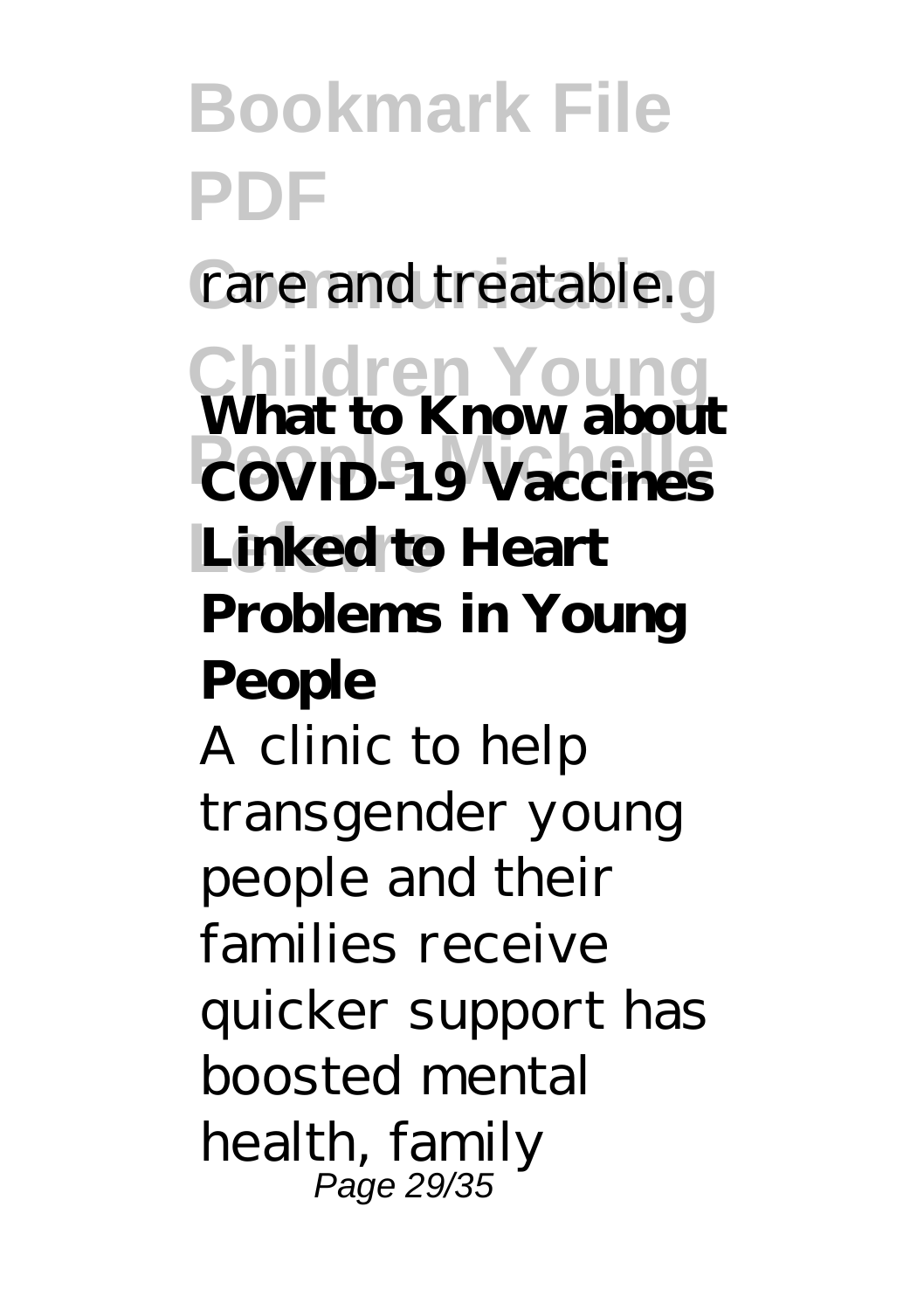functioning and ing quality of life<sub>oung</sub> **People Michelle Lefevre** according to a new study.

**Clinic improves transgender young people's mental health, family functioning and quality of life** In the seven months since COVID-19 vaccinations first Page 30/35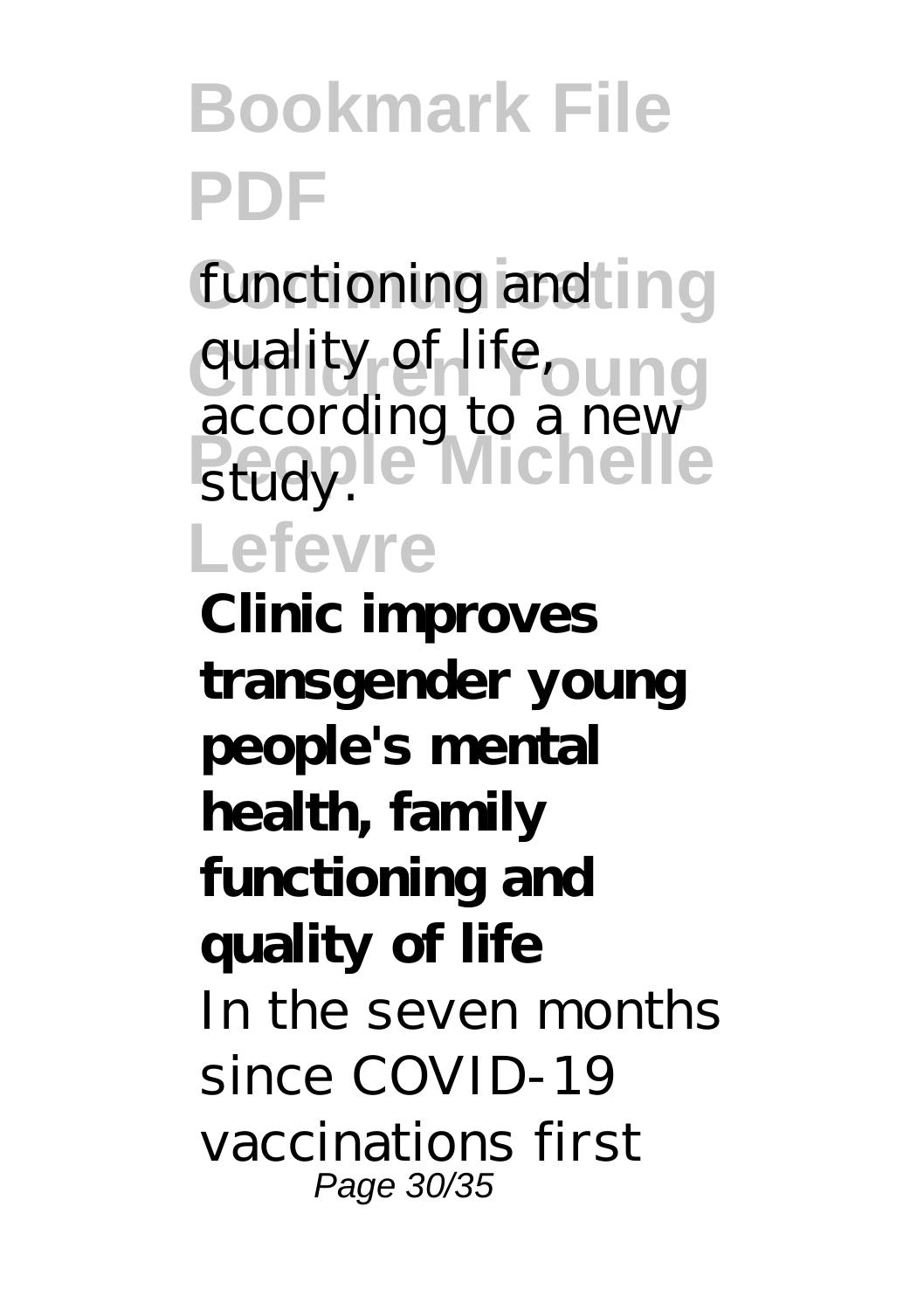became available, g Dr. Amy Crawfordmedicine specialist<sup>®</sup> at Allegheny Health Faucher, a family Network, has heard a variety of explanations from you ...

**Vaccine hesitancy among young adults continues as delta variant spreads** Page 31/35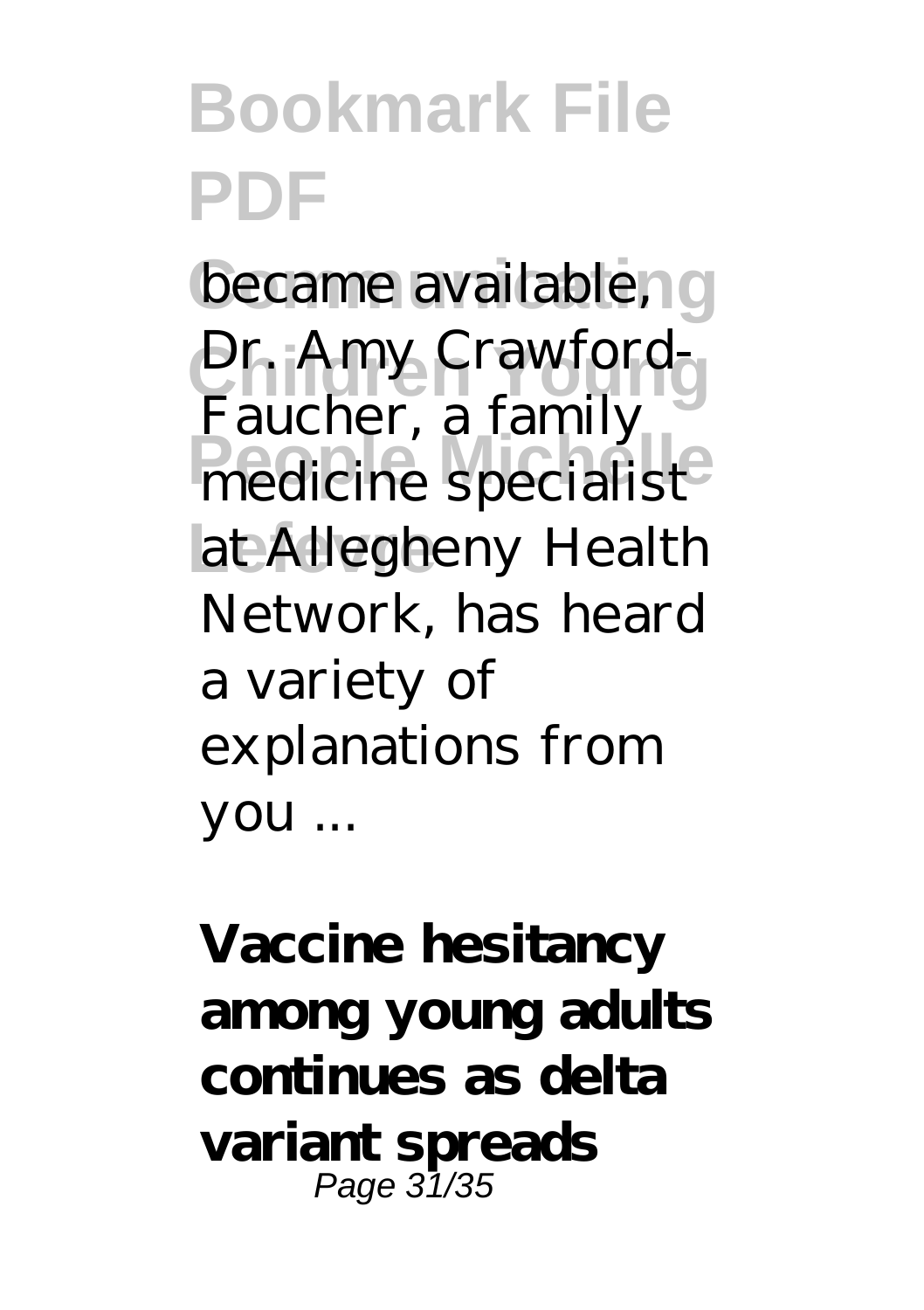Young people are g mobilizing online **Preative and Chelle** resourceful ways and offline in despite lockdown measures," said Michelle Bachelet ... Personal Representative on Children and Security at ...

#### **First-ever Global** Page 32/35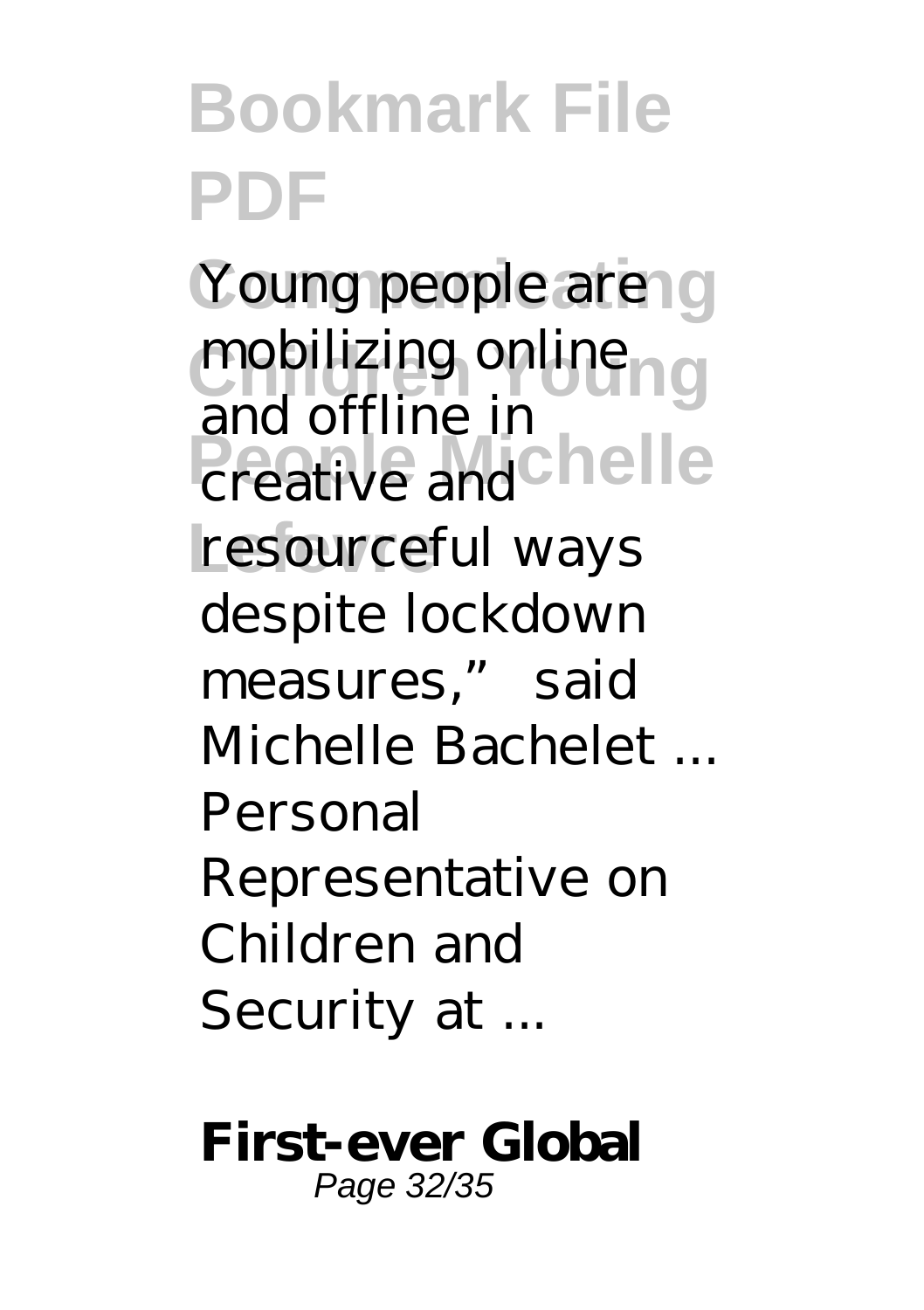#### **Bookmark File PDF Report on** icating Protecting Young<br>**Protecting People Michelle Need for Stronger People in Civic Global Protection Mechanisms** The campaign contributes to a project by the foundation raising funds for Augmentative and Alternative Page 33/35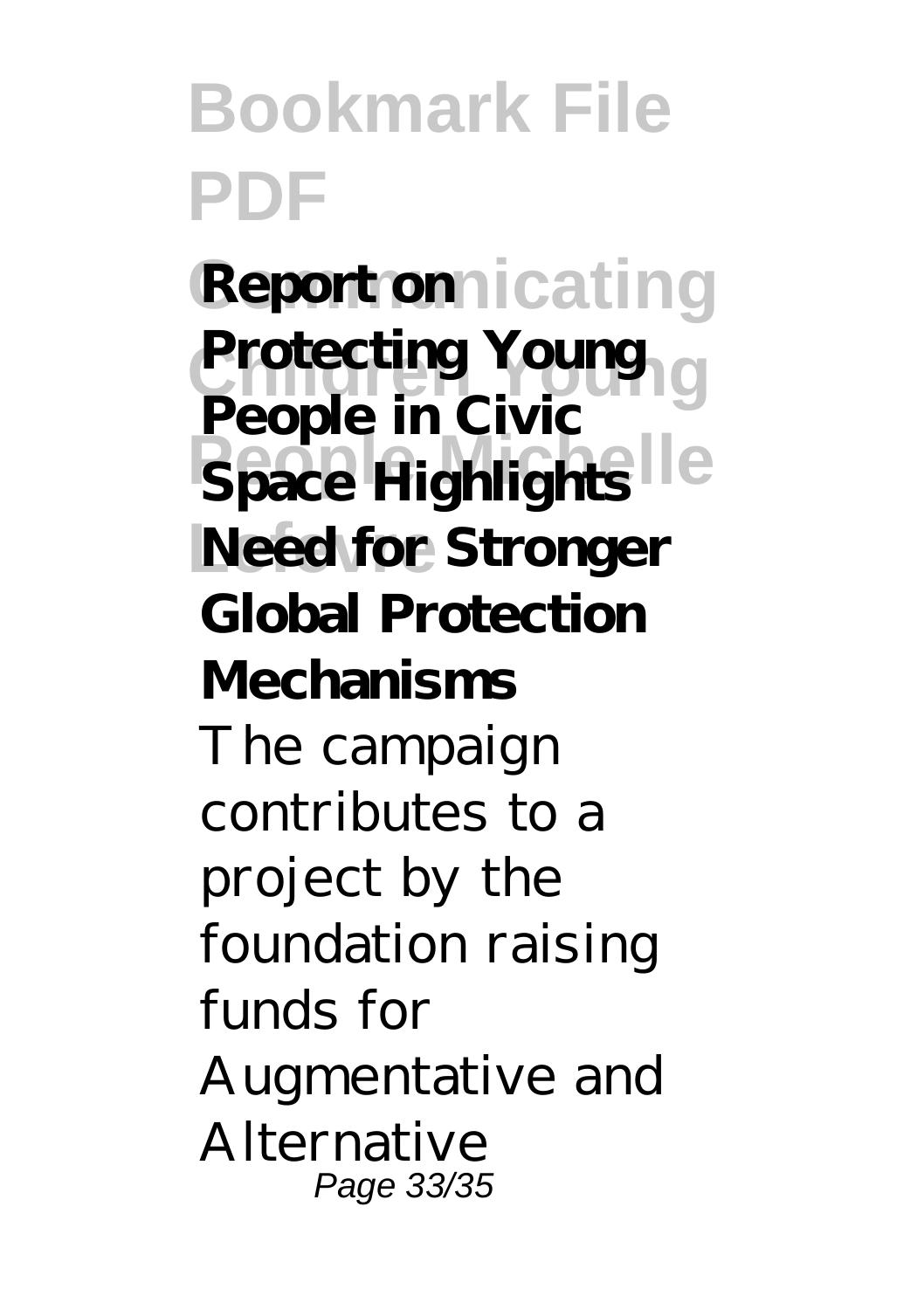**Communicating** Communication ... **Children Young** actions that support people who benefit from initiatives ... children and young

**New Child Tallinja Card campaign to empower children with different needs** "We still see children who get pneumonia ... Health experts hope clear Page 34/35